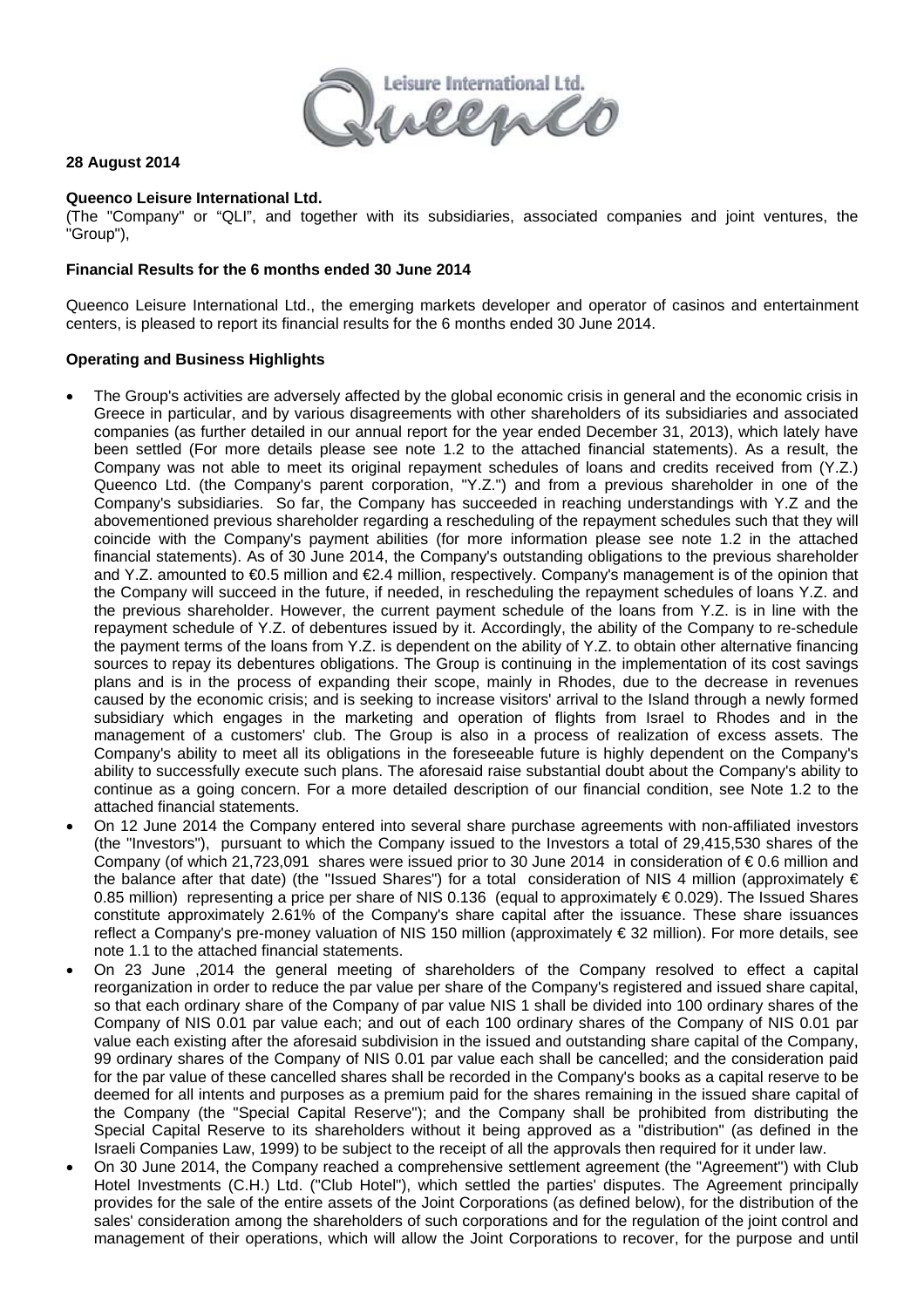such sales. As part of the agreement, the Company received at the beginning of July 2014 \$ 3 million. For more details, please see note 1.2 to the attached financial statements.

• In late April 2014, the board of directors of PBS, has authorized Mr. Yigal Zilkha, the Company's Chairman (as the Company's representative), and a representative of the Club Hotel group, to negotiate with the minority shareholder of CHL (the "Investor") an investment in CHL by the Investor. Accordingly, the parties are currently negotiating the terms of such transaction, which is expected to result in a substantial dilution of the Company's holdings in CHL and the transfer of control in CHL to the investor. As of the date hereof, there is an uncertainty concerning the terms of the contemplated transaction with the

Investor as well as an uncertainty whether a transaction with the Investor shall materialize at all.

- As previously reported, on 2 October 2013 the Company entered into an agreement with a third party for the sale of QLI's operation in Prague.
- The Group's strategy to diverse revenue mix is progressing:
	- Queenco Casino in Sihanoukville, Cambodia soft launched during 2012, giving us a strong platform for the future.
	- Exploring online gaming in areas where the Group already operates continues to progress well.
	- Developments in future South East Asia projects form part of our long-term strategy.

#### **Financial Highlights for the 6 months ended 30 June 2014 (as compared to the 6 months ended 30 June 2013)**

- Net Revenues were €6.9 million (2013: €5.5 million)
- EBITDA was negative €3.3 million (2013: negative €2.5 million)
- Loss for the year was €3.9 million (2013: Loss of €20.4 million)
- Cash and cash equivalents were €1.1 million as of 30 June 2014

#### **Yigal Zilkha, Chairman of QLI, commented on the Company's status:**

"We have witnessed some progress in Greece, which in the long term will hopefully allow Greece to turn a corner, but uncertainty remains as to the manner and timeframe of Greece's recovery. This situation adversely affects our Greece operations"

"Along with the implementation of our cost-saving plans and increased marketing efforts in Rhodes, we have shifted our focus to South East Asia, although we require additional capital in order to truly develop our current project in Sihanoukville, Cambodia. The Company is now considering various options to raise such capital".

#### **Chief Executive's Review**

#### **Introduction**

The Group decided to strategically move away from Europe towards South East Asia, in order to decrease the losses we had previously incurred. Management believes that its recent marketing efforts concerning Casino Rhodes have already paid off and will continue to improve the casino's future prospects.

#### **Summary of financial performance**

*Results for the 6 months ended 30 June 2014 (as compared to the 6 months ended 30 June 2013)* 

Net revenues increase by 25% to €6.9 million (2013: €5.5 million), an increase of €1.4 million, which is mainly due to the new operations of flights to Casino Rodos. Revenues continue to be suppressed by the prolonged economic crisis in Greece where the Group generates 94.7% of its net revenue from Casino Rodos. The Group remains a negative EBITDA at €3.3 million (2013: negative €2.5 million). The Company's net loss during the period amounts to €3.9 million (2013: loss €20.4 million).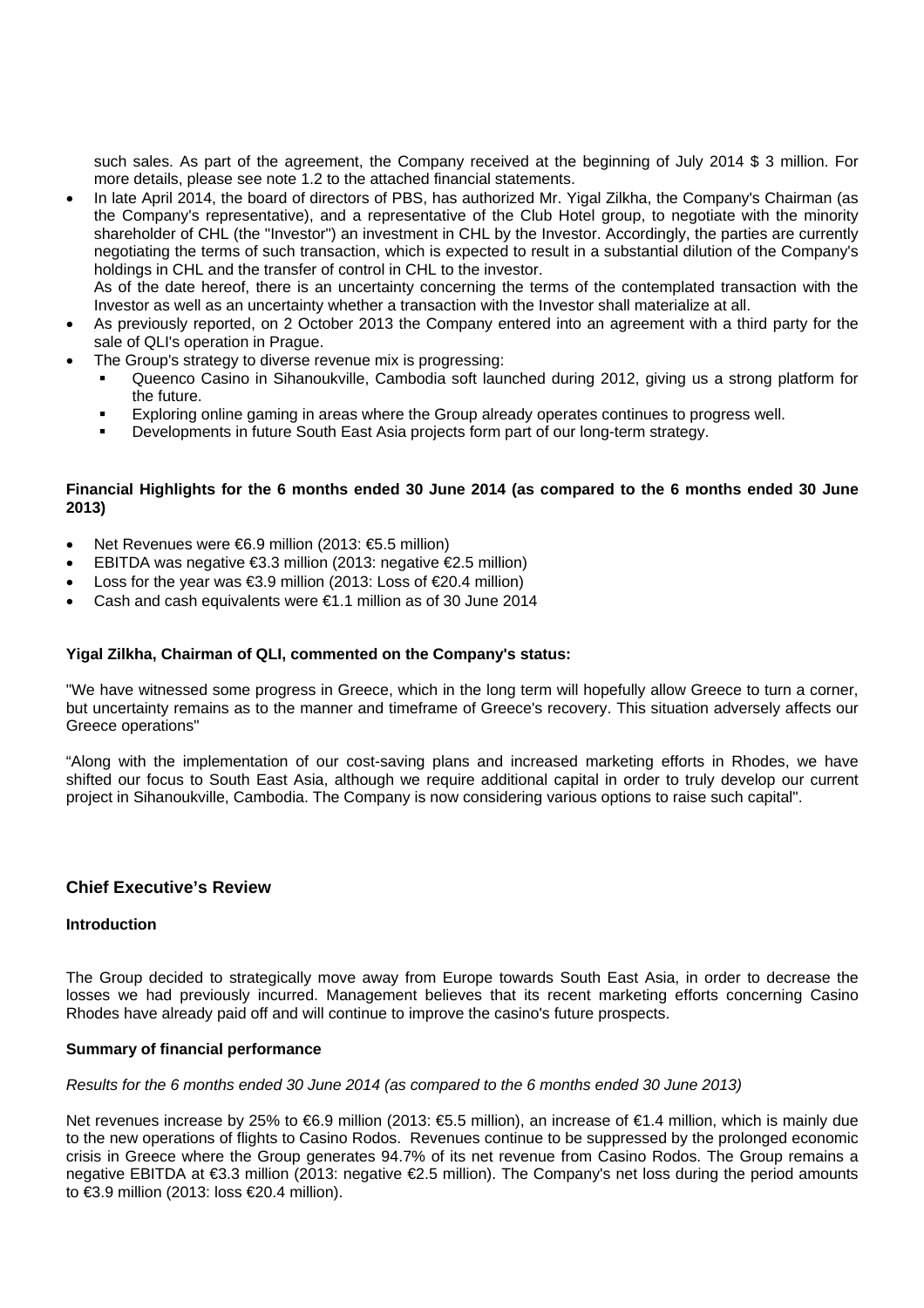Cash and cash equivalents amounted to €1.1 million as of June 30, 2014. The Company's management is of the opinion that the Company has good chances of executing a major portion of its plans in a timely manner. Accordingly the Company's management is of the opinion that its existing cash and the expected inflow of cash through the successful execution of its plans, will enable the Company to meet the needed cash levels required for the Group's operations and the payment of its obligations when due.

#### **Operational Review**

For detailed results by project for the three months ended 30 June 2014 and 2013 see Note 4 of the attached financial statement: segment information.

#### *Casino Rodos*

*Results for the 6 months ended 30 June 2014 (as compared to the 6 months ended 30 June 2013)*  As would be expected, revenues at Casino Rodos, the only casino located on the holiday island of Rhodes, continue to be impacted by the economic conditions in Greece and the uncertainty in the Eurozone. Net revenues amounted to €6.6 million (2013: €5.1 million). The number of visitors have increased while the win per visit has decreased. The main reason for the increase in net revenues was the new operations of flights to Rodos.

#### *Queenco Casino, Sihanoukville*

The project in Cambodia has suffered significant losses amounting for the 6 months ended 30 June 2014, to  $\epsilon$  0.9 million. Such losses and negative cash flow were financed up to date by the Company. However, due to the financial condition of the Company (see note 1.2 to the attached financial statements) there is uncertainty as to the ability of the Company to continue to do so, if needed.

#### **Outlook**

The sale of our Prague operations in late 2013 and our activities to sell our assets in Bulgaria are in line with our current strategy to move away from Europe and to continue to explore opportunities in South East Asia and online gaming opportunities.

In addition to the development of the current project in Sihanoukville, the Company would like to develop a new tourist project on a 9 hectare land it owns in Sihanoukville, which is located near the current Cambodian project. The Company intends to continue to try and locate investors and/or business partners for the development of a tourist project on this land, which may include a hotel, casino, commercial center and a convention center, pursuant to the building permits for this land, which allow for the building of a 5 star hotel, consisting of 3,000 rooms, a commercial center and a convention center. However, due to the Company's cash flow distress, it may need to sell this land. Indeed, the Company's board of directors resolved in February 2013 to offer for sale the Company's 9 hectare land in Cambodia, if needed to enable the Company to meet its obligations. The Company has contracted a selling agent in Cambodia to help it in realizing the property. The Company also considers raising funds through the issuance of equity or debt, in which event it may re-consider its decision to sell the 9 hectare land.

## **Yariv Lerner Chief Executive Officer**, Queenco Leisure International Limited 28 August 2014

#### **For further information about the Company, please visit www.queenco.com or contact:**

**Queenco Leisure International Ltd.**  Yariv Lerner, CEO T: +972 (0) 3756 6555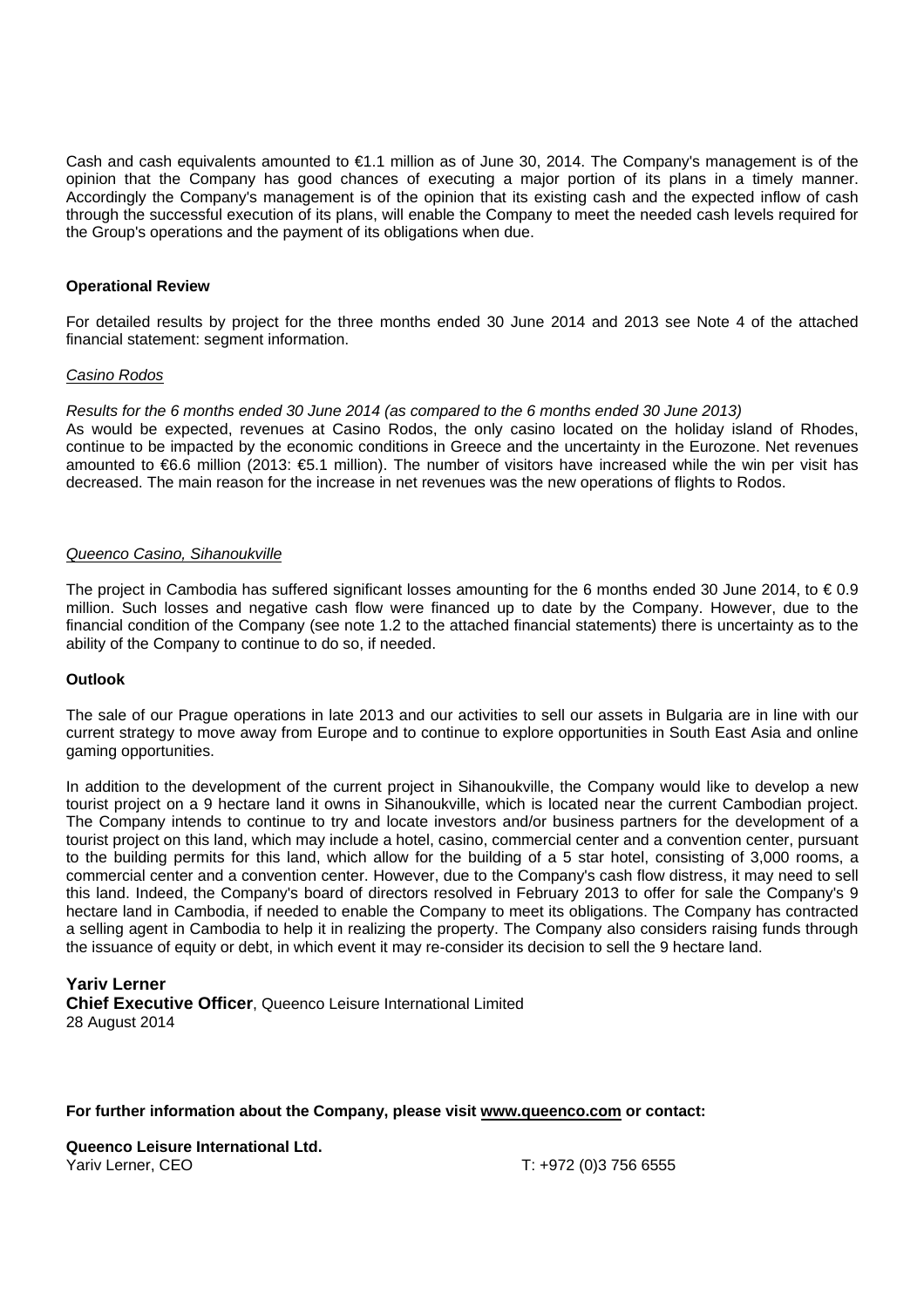# **QUEENCO LEISURE INTERNATIONAL LTD**

Interim condensed consolidated financial statements for the interim periods ending 30 June 2014 (Unaudited)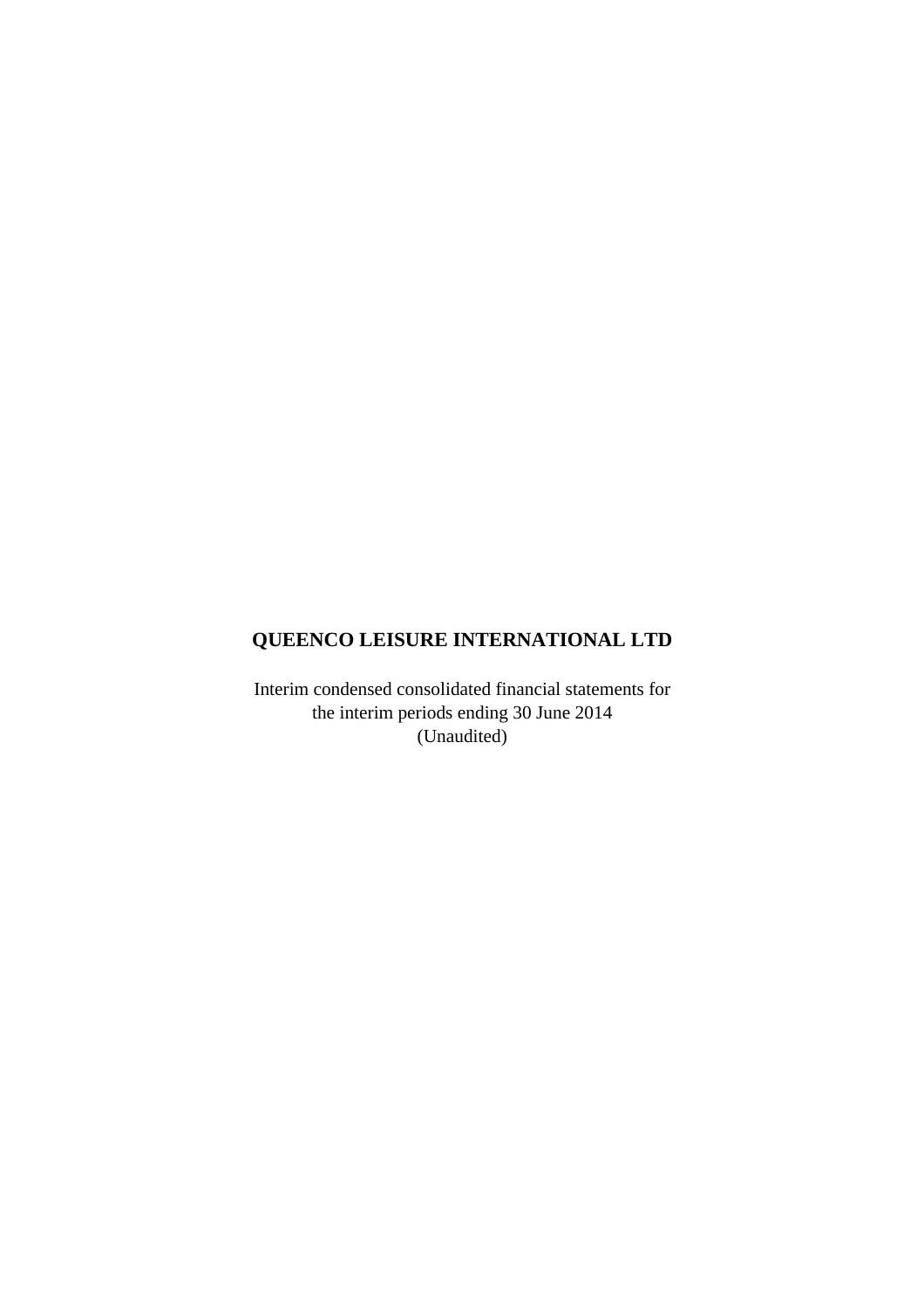# **QUEENCO LEISURE INTERNATIONAL LTD**

# **Interim condensed consolidated financial statements**

|                                                     | Page    |
|-----------------------------------------------------|---------|
| Independent auditors review report                  |         |
| Statements of comprehensive income (loss)           | $2 - 3$ |
| Statements of financial position                    | $4 - 5$ |
| Statements of changes in equity                     | $6 - 8$ |
| Cash flow statements                                | 9       |
| Condensed notes to the interim financial statements | $10-22$ |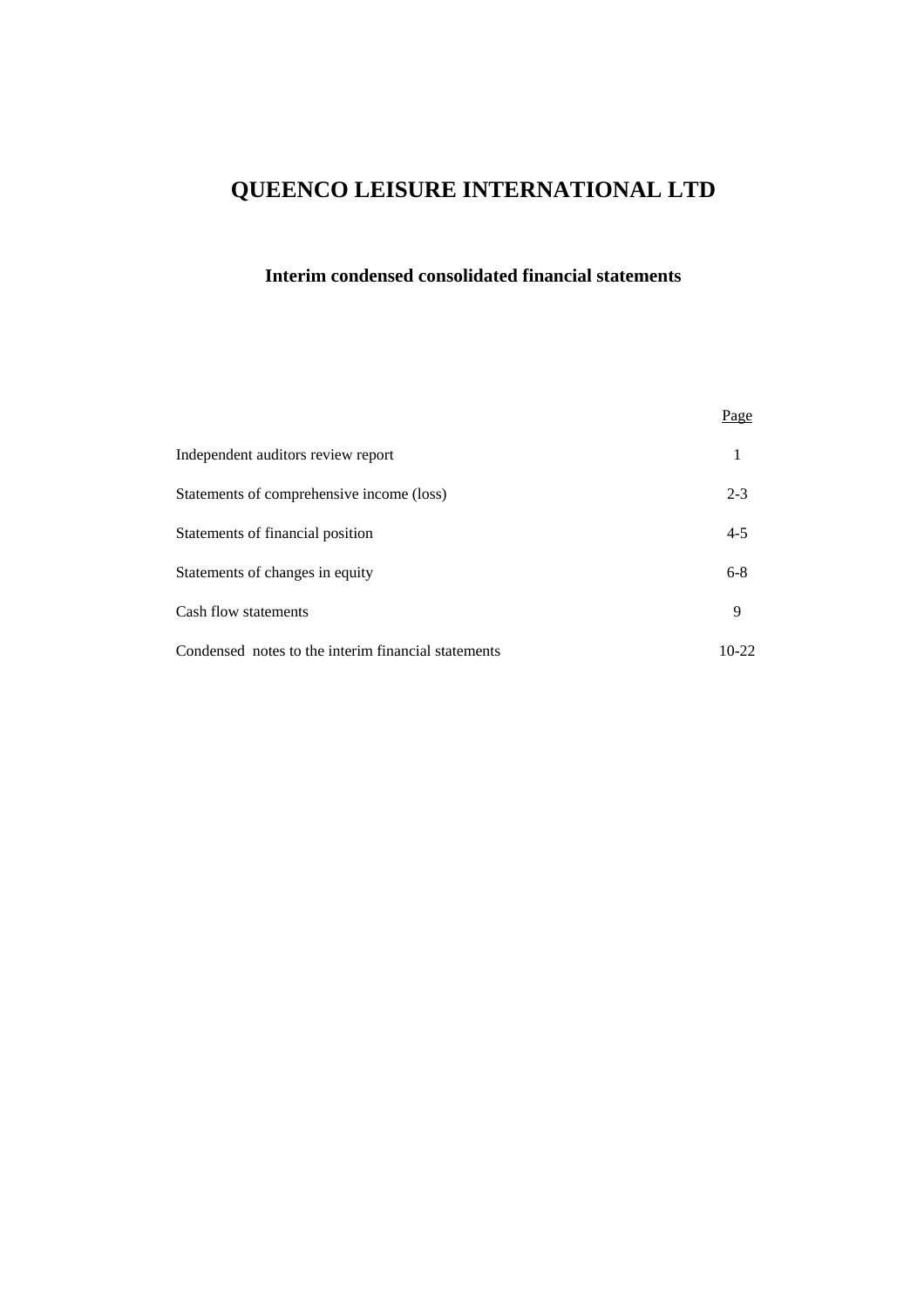# **Deloitte. Brightman Almagor Zohar**

#### **Review Report of the Independent Auditors to the shareholders of Queenco Leisure International Ltd.**

#### *Introduction*

We have reviewed the accompanying financial information of Queenco Leisure International Ltd. and subsidiaries (hereafter- "the Group") which includes the condensed consolidated statement of financial position as at 30 June 2014 and the condensed consolidated statements of comprehensive income (loss), changes in equity and cash flows for the six and three month periods then ended. The board of directors and management are responsible for the preparation and presentation of this interim financial information in accordance with IAS 34 "Interim Financial Reporting". Our responsibility is to express a conclusion on this interim financial information based on our review.

We did not review the interim condensed financial information of a consolidated company, whose assets included in the consolidation constitute approximately 7% of the total consolidated assets as of 30 June 2014, and whose revenues included in consolidation constitute approximately 4% and 5% of the total consolidated revenues for the six and three month periods then ended. The condensed financial information for the interim periods of this company was reviewed by other auditors, whose review report have been submitted to us, and our conclusion, insofar as it relates to the financial information included for this company, is based on the review report of the other auditors.

#### *Scope of Review*

We conducted our review in accordance with Review Standard No.1 of the Institute of Certified Public Accountants in Israel "Review of Interim Financial Information Performed by the Independent Auditor of the Entity". A review of interim financial information consists of making inquiries, primarily of persons responsible for financial and accounting matters, and applying analytical and other review procedures. A review is substantially less in scope than an audit conducted in accordance with accepted auditing standards in Israel and consequently does not enable us to obtain assurance that we would become aware of all significant matters that might be identified in an audit. Accordingly, we do not express an audit opinion.

#### *Conclusion*

Based on our review and the report of the other auditors, nothing has come to our attention that causes us to believe that the above financial information is not prepared, in all material respects, in accordance with IAS 34.

#### *Emphasis of matter*

Without qualifying our above conclusion, we draw attention to the following issues:

- 1. Note 1.2 as to the financial condition of the Group and the uncertainty deriving from such condition. During the six month period ended 30 June 2014, the Company incurred a operating losses of € 3.6 million. As of that date, the Company's current liabilities exceeded its current assets by  $\bigoplus$  2.3 million. These matters and other matters described in the note are raising a substantial doubt about the Company's ability to continue as a "going concern". Management's plans concerning these matters are also described in Note 1.2. The financial statements do not include any adjustments that might result from the outcome of this uncertainty.
- 2. Note 1.2 as to developments and uncertainties regarding the dispute a consolidated company is facing with the Greek tax authorities with respect to a claim by the authorities for the payment of taxes in the amount of  $\epsilon$ 23 million.
- 3. Note 1.2 as to the significant doubts regarding the ability of a consolidated company and an associated company to continue their operations as a "going concern".
- 4. Note 1.2 as to the comprehensive settlement agreement signed with a co-shareholder of 50% in Vasanta.

#### **Brightman Almagor Zohar & Co. Certified Public Accountants A member firm of Deloitte Touche Tohmatsu Limited**

**August 28, 2014 Tel Aviv, Israel** 

| Tel Aviv - Main Office                                                     | <b>Trigger Foresight</b>                                            | Ramat Gan                                                                      | Jerusalem                                                                   | Haifa                                                                         | Beer Sheva                                                                        | Eilat                                                                      |
|----------------------------------------------------------------------------|---------------------------------------------------------------------|--------------------------------------------------------------------------------|-----------------------------------------------------------------------------|-------------------------------------------------------------------------------|-----------------------------------------------------------------------------------|----------------------------------------------------------------------------|
| 1 Azrieli Center<br>Tel Aviv. 6701101<br>P.O.B. 16593<br>Tel Aviv, 6116402 | 3 Azrieli Center<br>Tel Aviv, 6701101                               | 6 Ha'racon<br>Ramat Gan, 5252183                                               | 12 Sarei Israel<br>Jerusalem, 9439024                                       | 5 Ma'aleh Hashichrur<br>P.O.B. 5648<br>Haifa, 3105502                         | 12 Alumot<br><b>Omer Industrial Park</b><br>P.O.B 1369<br>Omer, 8496500           | The City Center<br>P.O.B 583<br>Eilat, 8810402                             |
| Tel: +972 (3) 608 5555<br>Fax: +972 (3) 609 4022<br>info@deloitte.co.il    | Tel: +972 (3) 607 0500<br>Fax: +972 (3) 607 0501<br>info@tfco.co.il | Tel: +972 (3) 7551500<br>Fax: +972 (3) 5759955<br>info-ramatgan@deloitte.co.il | Tel: +972 (2) 501 8888<br>Fax: +972 (2) 537 4173<br>info-jer@deloitte.co.il | Tel: +972 (4) 860 7333<br>Fax: +972 (4) 867 2528<br>info-haifa@deloitte.co.il | Tel: +972 (8) 690 9500<br>Fax: +972 (8) 690 9600<br>info-beersheva@deloitte.co.il | Tel: +972 (8) 637 5676<br>Fax: +972 (8) 637 162<br>info-eilat@deloitte.co. |

Deloitte refers to one or more of Deloitte Touche Tohmatsu Limited, a UK private company limited by quarantee, and its network of member firms, each of which is a legally separate and independent entity. Please com/about for a detailed description of the legal structure of Deloitte Touche Tohmatsu Limited and its member firms.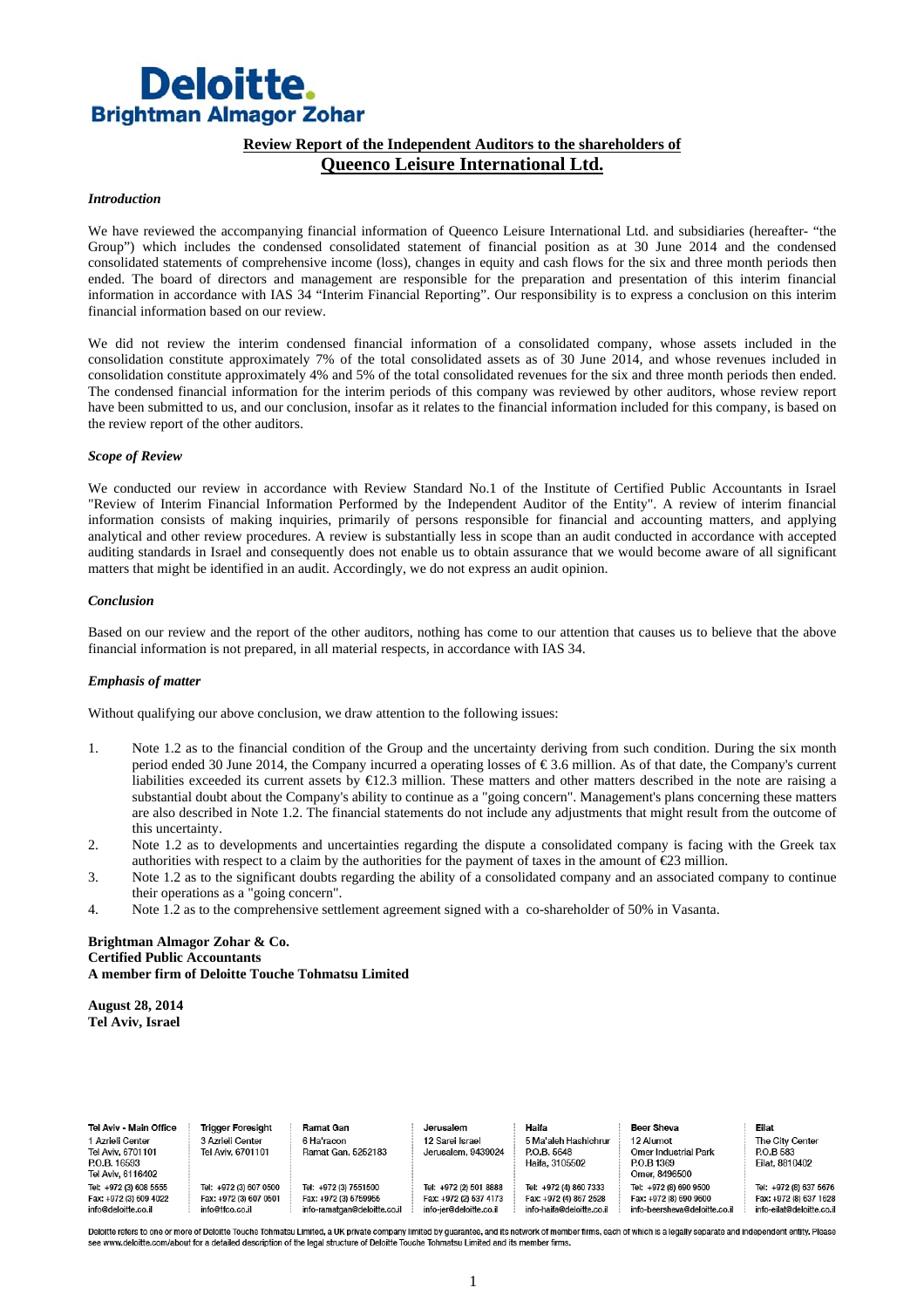## **QUEENCO LEISURE INTERNATIONAL LTD Consolidated Statements of Comprehensive Income (Loss)**

(In thousands of  $\Theta$ )

|                                                                                                                                 |           | 3 months<br>ended 30 June |           | 6 months<br>ended 30 June | Year ended |
|---------------------------------------------------------------------------------------------------------------------------------|-----------|---------------------------|-----------|---------------------------|------------|
|                                                                                                                                 | 2014      | 2013                      | 2014      | $\overline{2013}$         | 2013       |
|                                                                                                                                 | unaudited | unaudited                 | unaudited | unaudited                 |            |
| Revenues                                                                                                                        | 4,247     | 3,103                     | 6,961     | 5,505                     | 15,287     |
| <b>Operating costs</b>                                                                                                          |           |                           |           |                           |            |
| Cost of revenues                                                                                                                | (3,592)   | (2,562)                   | (7,124)   | (5,731)                   | (11, 952)  |
| Selling and marketing expenses                                                                                                  | (1,104)   | (516)                     | (1,896)   | (943)                     | (3,080)    |
| General and administrative expenses                                                                                             | (607)     | (1,265)                   | (2,176)   | (2, 334)                  | (4, 812)   |
| Other operating expenses                                                                                                        | (837)     | (478)                     | (1,037)   | (478)                     | (792)      |
| Share of results of associated company and                                                                                      |           |                           |           |                           |            |
| joint ventures                                                                                                                  | 1,935     | (17)                      | 1,713     | (11)                      | 34         |
|                                                                                                                                 |           |                           |           |                           |            |
| Impairment of investment in associated company                                                                                  |           | (12, 886)                 |           | (12, 886)                 | (14, 586)  |
| <b>Operating profit (loss)</b>                                                                                                  | 42        | (14, 621)                 | (3,559)   | (16, 878)                 | (19,901)   |
| Investment income                                                                                                               | 45        | 43                        | 86        | 87                        | 180        |
| Finance costs                                                                                                                   | (188)     | (225)                     | (341)     | (757)                     | (1, 324)   |
| Foreign exchange gain (loss)                                                                                                    | (74)      | 36                        | (27)      | (736)                     | (1,048)    |
| Profit (loss) before tax                                                                                                        | (175)     | (14, 767)                 | (3,841)   | (18, 284)                 | (22,093)   |
| Tax benefit (expense)                                                                                                           | 7         | 108                       | 33        | 202                       | 136        |
| Profit (loss) from continued operations                                                                                         | (168)     | (14, 659)                 | (3,808)   | (18,082)                  | (21, 957)  |
| Loss from discontinued operations                                                                                               |           | (1,545)                   |           | (2,305)                   | (1,583)    |
|                                                                                                                                 | (168)     | (16,204)                  | (3,808)   | (20, 387)                 | (23, 540)  |
| Total profit (loss) for the period                                                                                              |           |                           |           |                           |            |
| Other comprehensive income (loss) items to<br>be reclassified to profit or loss in<br>subsequent periods:                       |           |                           |           |                           |            |
| Exchange differences arising on translation of<br>foreign operations                                                            | 128       | (255)                     | 109       | 1,004                     | (849)      |
| Net other comprehensive income (loss) to<br>be reclassified to profit or loss in<br>subsequent periods                          | 128       | (255)                     | 109       | 1,004                     | (849)      |
| Items not to be reclassified to profit or loss<br>in subsequent periods:<br>Re-measurements of net defined benefit<br>liability |           |                           |           |                           | 208        |
| Net other comprehensive income (loss) not<br>to be reclassified to profit or loss in<br>subsequent periods                      |           |                           |           |                           | 208        |
| Net other comprehensive income (loss)                                                                                           | 128       | (255)                     | 109       | 1,004                     | (641)      |
| Total comprehensive income (loss) for the                                                                                       |           |                           |           |                           |            |
| period                                                                                                                          | (40)      | (16, 459)                 | (3,699)   | (19, 383)                 | (24, 181)  |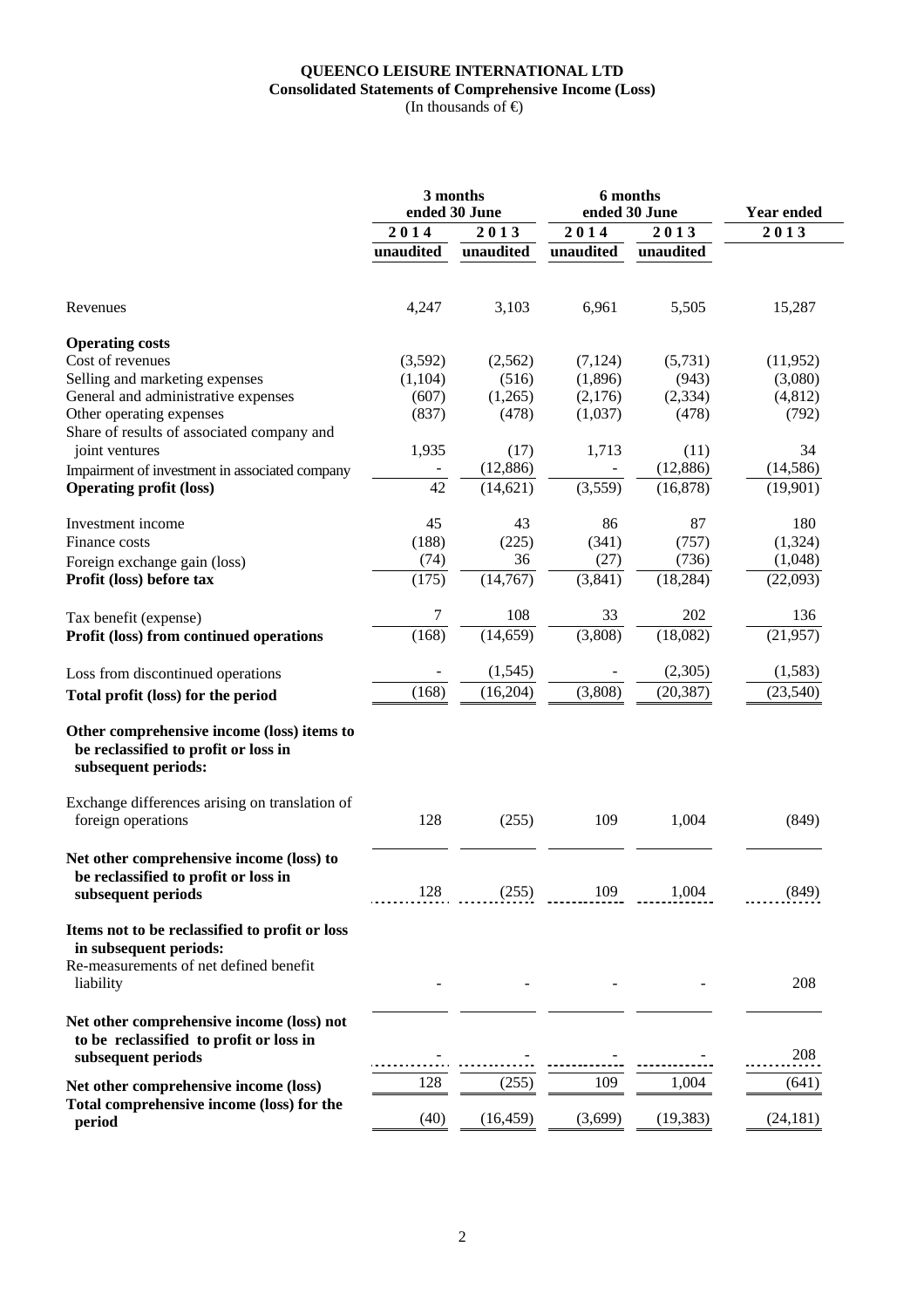## **QUEENCO LEISURE INTERNATIONAL LTD Consolidated Statements of Comprehensive Income (Loss) (Cont.)**

(In thousands of  $\Theta$ )

|                                                                                      |               | 3 months<br>ended 30 June |                  | 6 months<br>ended 30 June | <b>Year ended</b> |
|--------------------------------------------------------------------------------------|---------------|---------------------------|------------------|---------------------------|-------------------|
|                                                                                      | 2014          | 2013                      | 2014             | 2013                      | 2013              |
|                                                                                      | unaudited     | unaudited                 | unaudited        | unaudited                 |                   |
| Total profit (loss) for the period<br>attributable to:                               |               |                           |                  |                           |                   |
| Equity holders of the parent company<br>Non-controlling interest                     | (13)<br>(155) | (15,990)<br>(214)         | (3,261)<br>(547) | (19,809)<br>(578)         | (22,914)<br>(626) |
|                                                                                      | (168)         | (16,204)                  | (3,808)          | (20, 387)                 | (23,540)          |
| Total comprehensive income (loss) for the<br>period                                  |               |                           |                  |                           |                   |
| Equity holders of the parent company                                                 | (170)         | (16, 128)                 | (3,383)          | (19, 426)                 | (23,907)          |
| Non-controlling interest                                                             | 130           | (331)                     | (316)            | 43                        | (274)             |
|                                                                                      | (40)          | (16, 459)                 | (3,699)          | (19, 383)                 | (24, 181)         |
| Profit (loss) per share for the period<br>attributable to:                           |               |                           |                  |                           |                   |
| Profit (loss) per share from continued<br>operations $(\phi)$ - basic and diluted    |               | (1.68)                    | (0.29)           | (2.04)                    | (2.25)            |
| Profit (loss) per share from discontinued<br>operations $(\phi)$ - basic and diluted |               | (0.18)                    |                  | (0.27)                    | (0.17)            |
|                                                                                      |               | (1.86)                    | (0.29)           | (2.31)                    | (2.42)            |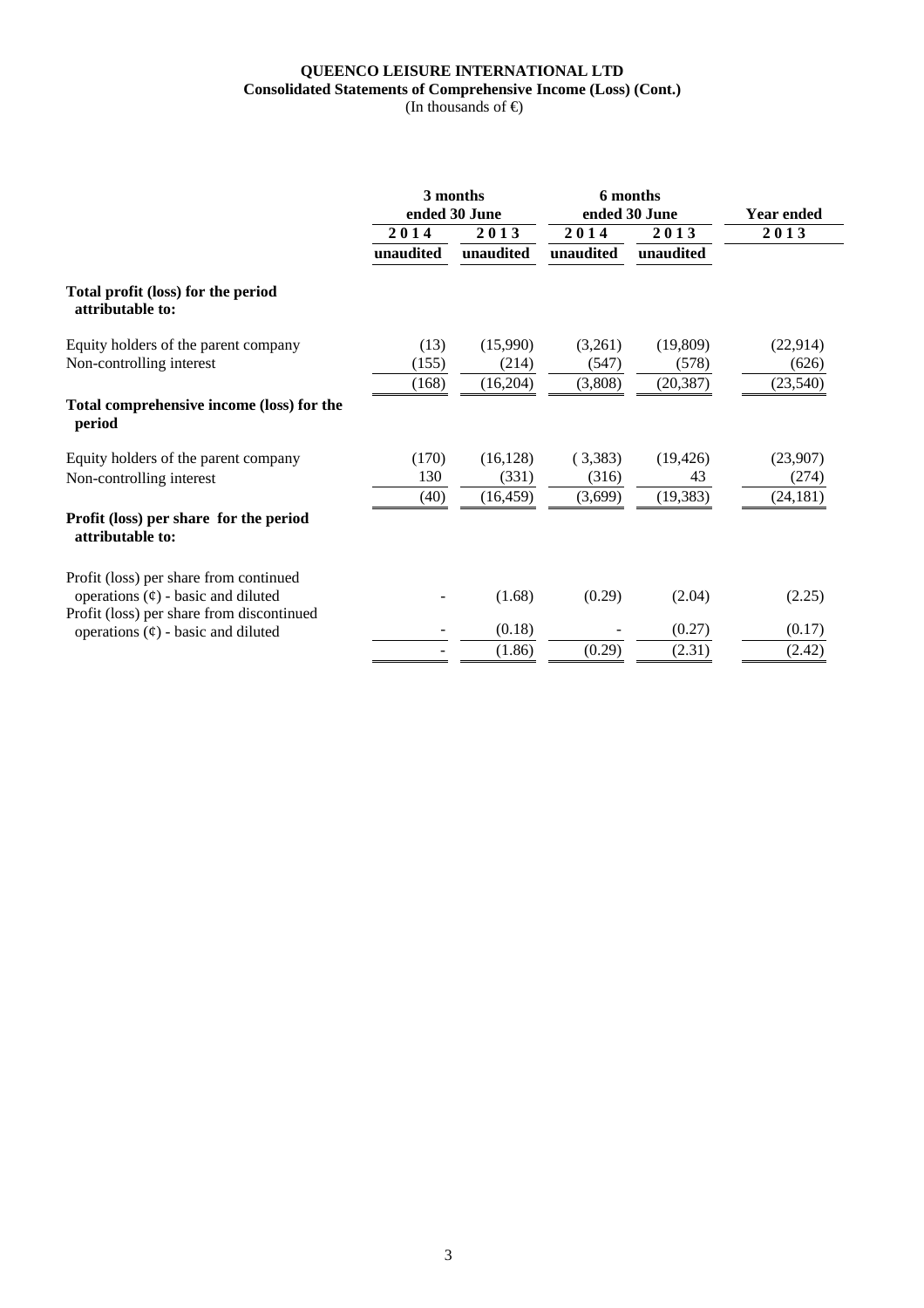#### **QUEENCO LEISURE INTERNATIONAL LTD**

#### **Consolidated statements of Financial Position**

|                                                        |                  | As at            |             |  |
|--------------------------------------------------------|------------------|------------------|-------------|--|
|                                                        |                  | 30 June          | 31 December |  |
|                                                        | 2014             | 2013             | 2013        |  |
|                                                        | <b>Unaudited</b> | <b>Unaudited</b> |             |  |
| <b>Non-current assets</b>                              |                  |                  |             |  |
| Intangible assets                                      | 1,900            | 2,136            | 2,134       |  |
| Property, plant and equipment                          | 27,061           | 21,928           | 27,792      |  |
| Investment in an associated company and joint ventures | 10,737           | 13,784           | 11,587      |  |
| Deferred tax asset                                     | 470              | 522              | 458         |  |
| Other long term receivables                            | 1,482            | 2,509            | 1,654       |  |
| <b>Total non-current assets</b>                        | 41,650           | 40,879           | 43,625      |  |
|                                                        |                  |                  |             |  |
| <b>Current assets</b>                                  |                  |                  |             |  |
| Inventories                                            | 178              | 284              | 118         |  |
| Trade and other receivables                            | 3,624            | 1,116            | 2,011       |  |
| Cash and cash equivalents                              | 1,116            | 2,416            | 1,679       |  |
|                                                        | 4,918            | 3,816            | 3,808       |  |
|                                                        |                  |                  |             |  |
| Non - current assets held for sale                     |                  | 9,111            |             |  |
| <b>Total current assets</b>                            | 4,918            | 12,927           | 3,808       |  |
|                                                        |                  |                  |             |  |
| <b>Total assets</b>                                    | 46,568           | 53,806           | 47,433      |  |
|                                                        |                  |                  |             |  |
| <b>Current liabilities</b>                             |                  |                  |             |  |
| Accounts payable                                       | 1,349            | 1,672            | 1,105       |  |
| Current tax liabilities                                | 1,556            | 1,602            | 1,551       |  |
| Other current liabilities                              | 8,525            | 10,847           | 6,136       |  |
| Bank overdraft and loans                               | 5,797            | 1,011            | 6,282       |  |
| <b>Total current liabilities</b>                       | 17,227           | 15,132           | 15,074      |  |
| <b>Total assets less current liabilities</b>           | 29,341           | 38,674           | 32,359      |  |
| <b>Non-current liabilities</b>                         |                  |                  |             |  |
| Long-term bank loans                                   |                  | 5,768            |             |  |
| Other long-term liabilities                            | 2,566            | 3,934            | 2,601       |  |
| Deferred tax                                           |                  | 24               | 24          |  |
| Provision for retirement benefits                      | 611              | 776              | 575         |  |
|                                                        | 3,177            | 10,502           | 3,200       |  |
| <b>Total non-current liabilities</b>                   |                  |                  |             |  |
| Net assets                                             | 26,164           | 28,172           | 29,159      |  |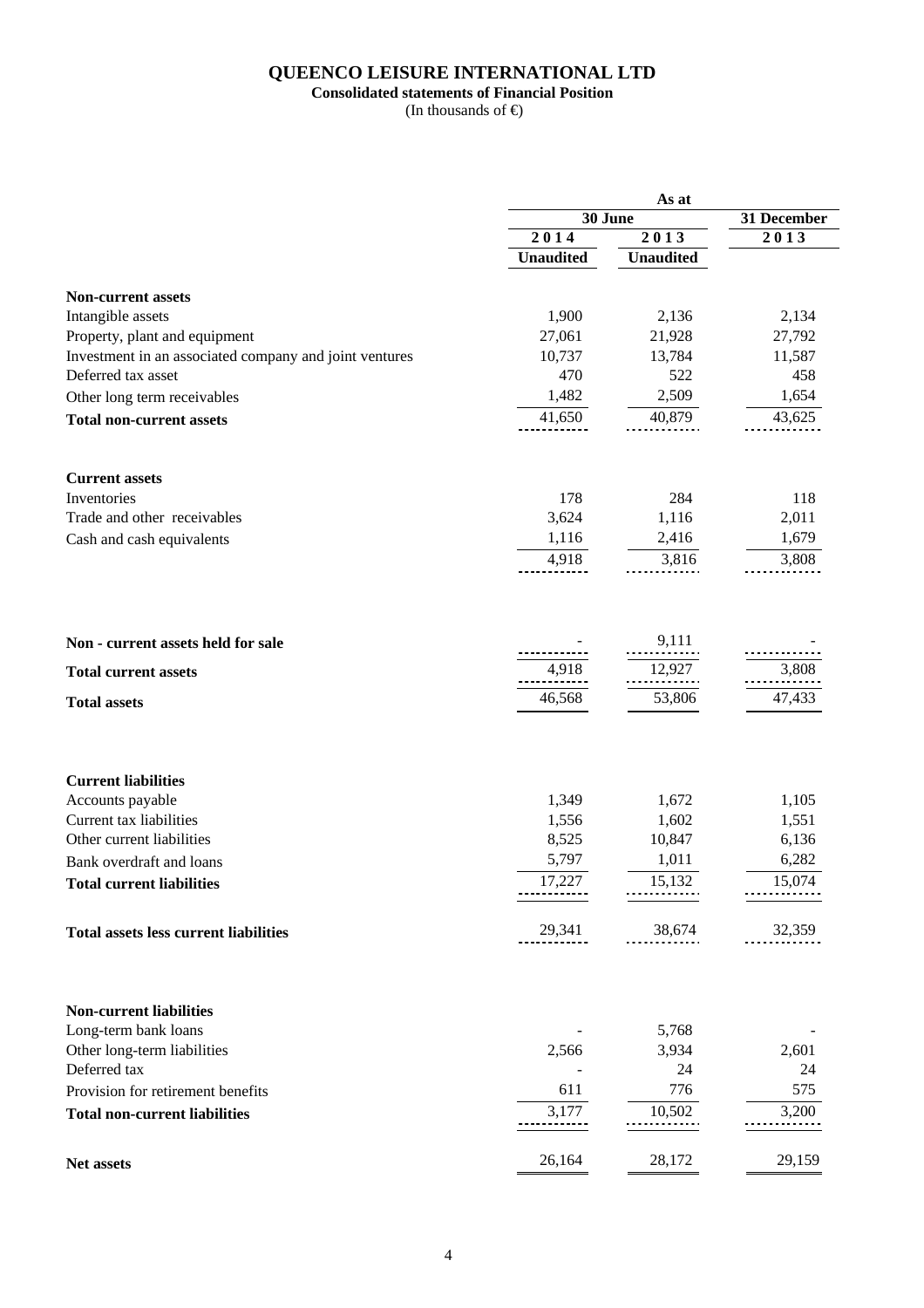#### **QUEENCO LEISURE INTERNATIONAL LTD Consolidated Statements of Financial Position (Cont.)**  (In thousands of  $\bigoplus$

|                                                                | As at            |                  |             |  |  |  |
|----------------------------------------------------------------|------------------|------------------|-------------|--|--|--|
|                                                                | 30 June          |                  | 31 December |  |  |  |
|                                                                | 2014             | 2013             | 2013        |  |  |  |
|                                                                | <b>Unaudited</b> | <b>Unaudited</b> |             |  |  |  |
| <b>Shareholders' equity</b>                                    |                  |                  |             |  |  |  |
| Share capital                                                  | 2,220            | 114,122          | 217,364     |  |  |  |
| Share premium                                                  | 565              | 83,597           |             |  |  |  |
| Translation reserve                                            | 11,210           | 12,898           | 11,332      |  |  |  |
| Reserve for the grant of share options                         | 93               |                  |             |  |  |  |
| Reserve for the waiver of options by a controlling shareholder | 2,739            | 2,739            | 2,739       |  |  |  |
| Other reserves                                                 | 200,871          | (14, 319)        | (14,319)    |  |  |  |
| Accumulated deficit                                            | (202, 819)       | (182, 783)       | (199, 558)  |  |  |  |
| Equity attributable to equity holders of the parent            | 14,879           | 16,254           | 17,558      |  |  |  |
| Non-controlling interest                                       | 11,285           | 11,918           | 11,601      |  |  |  |
| <b>Total Equity</b>                                            | 26,164           | 28,172           | 29,159      |  |  |  |

The financial statements were approved by the board of directors and authorised for issue on August 28, 2014. They were signed on its behalf by:

Vigal Zilkha Yariv Lerner Arie Haviv<br>Executive Chairman of the Board Chief Executive Officer, Director Chief financial officer

Chief Executive Officer, Director

August 28, 2014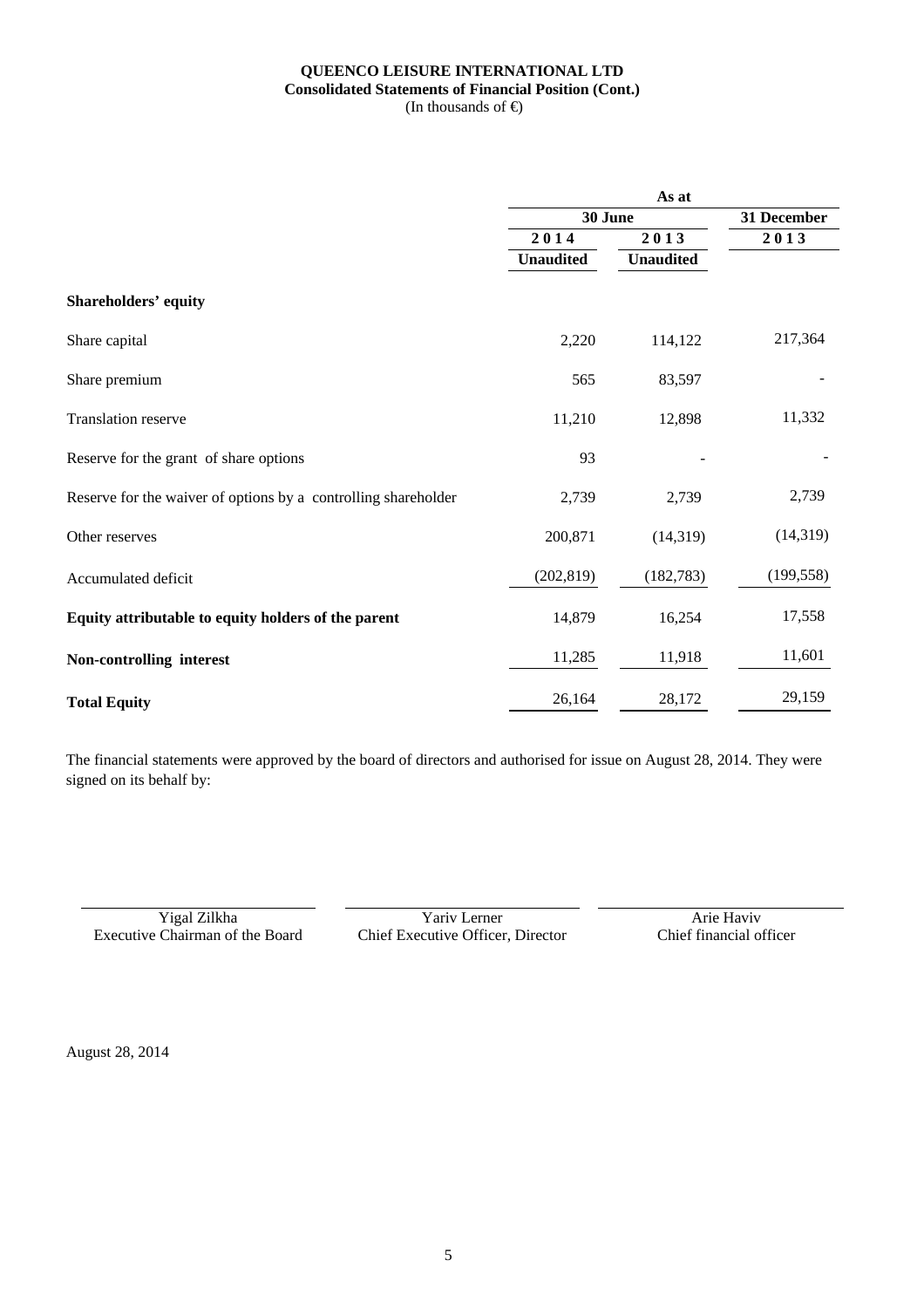## **QUEENCO LEISURE INTERNATIONAL LTD Consolidated Statements of Changes in Equity**

|                                                      | <b>Share</b><br>capital | <b>Share</b><br>premium  | <b>Reserve</b><br>for the<br>grant of<br>share<br>options | <b>Translation</b><br>reserve | <b>Reserve for</b><br>the waiver of<br>share options<br>by a<br>controlling<br>shareholder | Other<br>reserves | <b>Accumulated</b><br>deficit | Parent  | Non-<br>controlling<br>interest | Total<br>equity |
|------------------------------------------------------|-------------------------|--------------------------|-----------------------------------------------------------|-------------------------------|--------------------------------------------------------------------------------------------|-------------------|-------------------------------|---------|---------------------------------|-----------------|
| For the six months ended 30 June 2014<br>(unaudited) |                         |                          |                                                           |                               |                                                                                            |                   |                               |         |                                 |                 |
|                                                      |                         |                          |                                                           |                               |                                                                                            |                   |                               |         |                                 |                 |
| <b>Balance as at 1 January 2014</b>                  | 217,364                 |                          | $\sim$                                                    | 11,332                        | 2,739                                                                                      | (14,319)          | (199, 558)                    | 17,558  | 11,601                          | 29,159          |
| Stock split                                          | (215, 190)              | $\overline{\phantom{a}}$ |                                                           |                               |                                                                                            | 215,190           | $\overline{\phantom{a}}$      |         |                                 |                 |
| Expenses resulting from grant of share options       |                         |                          | 93                                                        |                               |                                                                                            |                   | $\overline{\phantom{a}}$      | 93      |                                 | 93              |
| Share issuance                                       | 46                      | 565                      |                                                           |                               | $\blacksquare$                                                                             |                   | $\overline{\phantom{a}}$      | 611     |                                 | 611             |
| <b>Translation differences</b>                       |                         |                          | $\sim$                                                    | (122)                         |                                                                                            | $\sim$            | $\sim$                        | (122)   | 231                             | 109             |
| Net loss for the period                              |                         |                          |                                                           |                               |                                                                                            |                   | (3,261)                       | (3,261) | (547)                           | (3,808)         |
| Balance as at 30 June 2014 (unaudited)               | 2,220                   | 565                      | 93                                                        | 11,210                        | 2,739                                                                                      | 200,871           | (202, 819)                    | 14,879  | 11,285                          | 26,164          |

|                                                            | <b>Share</b><br>capital | <b>Share</b><br>premium  | <b>Translation</b><br>reserve | <b>Reserve for the</b><br>waiver of share<br>options by a<br>controlling<br>shareholder | Other<br>reserves        | <b>Accumulated</b><br>deficit | <b>Parent</b> | Non-<br>controlling<br>interest | <b>Total</b><br>equity |
|------------------------------------------------------------|-------------------------|--------------------------|-------------------------------|-----------------------------------------------------------------------------------------|--------------------------|-------------------------------|---------------|---------------------------------|------------------------|
| For the six months ended 30 June 2013<br>(unaudited)       |                         |                          |                               |                                                                                         |                          |                               |               |                                 |                        |
| <b>Balance as at 1 January 2013</b>                        | 114,122                 | 83,597                   | 12,515                        | 2,739                                                                                   | (14, 319)                | (162,952)                     | 35,702        | 11,875                          | 47,577                 |
| Effect of Changes in Accounting Policies (see<br>note $2)$ |                         |                          |                               |                                                                                         |                          | (22)                          | (22)          |                                 | (22)                   |
| Balance as at 1 January 2013 restated for                  |                         |                          |                               |                                                                                         |                          |                               |               |                                 |                        |
| changes in accounting policies                             | 114,122                 | 83,597                   | 12,515                        | 2,739                                                                                   | (14, 319)                | (162, 974)                    | 35,680        | 11,875                          | 47,555                 |
| <b>Translation differences</b>                             |                         | $\overline{\phantom{a}}$ | 383                           |                                                                                         | $\overline{\phantom{0}}$ |                               | 383           | 621                             | 1,004                  |
| Net loss for the period                                    |                         |                          |                               |                                                                                         |                          | (19,809)                      | (19,809)      | (578)                           | (20, 387)              |
| Balance as at 30 June 2013 (unaudited)                     | 114,122                 | 83,597                   | 12,898                        | 2,739                                                                                   | (14, 319)                | (182, 783)                    | 16,254        | 11,918                          | 28,172                 |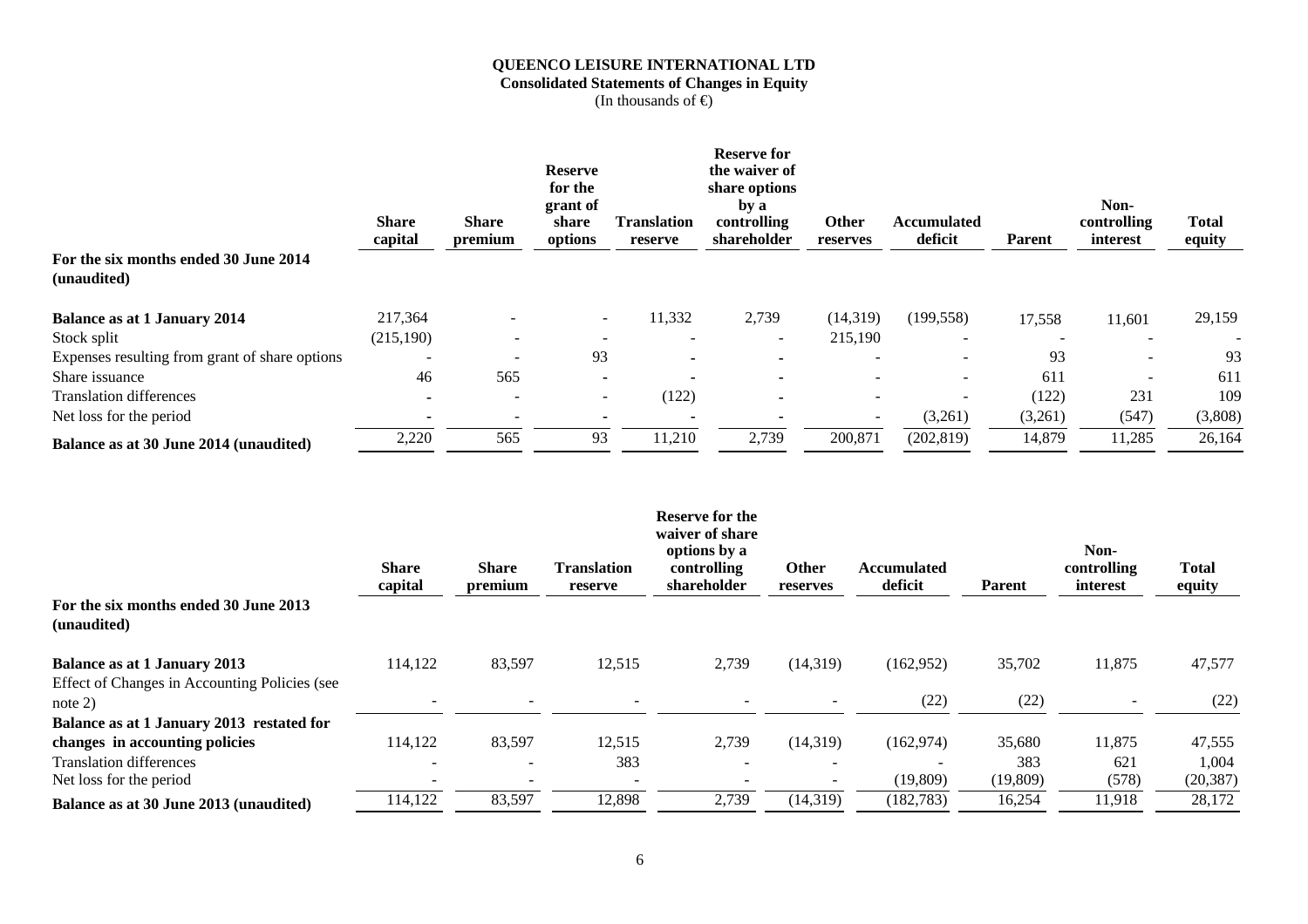## **QUEENCO LEISURE INTERNATIONAL LTD Consolidated Statements of Changes in Equity (cont.)**

|                                                | <b>Share</b><br>capital | <b>Share</b><br>premium | <b>Reserve</b><br>for the<br>grant of<br>share<br>options | <b>Translation</b><br>reserve | <b>Reserve for</b><br>the waiver of<br>share options<br>by a<br>controlling<br>shareholder | Other<br>reserves        | <b>Accumulated</b><br>deficit | <b>Parent</b> | Non-<br>controlling<br>interest | Total<br>equity |
|------------------------------------------------|-------------------------|-------------------------|-----------------------------------------------------------|-------------------------------|--------------------------------------------------------------------------------------------|--------------------------|-------------------------------|---------------|---------------------------------|-----------------|
| For the three months ended 30 June 2014        |                         |                         |                                                           |                               |                                                                                            |                          |                               |               |                                 |                 |
| (unaudited)                                    |                         |                         |                                                           |                               |                                                                                            |                          |                               |               |                                 |                 |
| Balance as at 1 April 2014 (unaudited)         | 217,364                 |                         | $\overline{\phantom{a}}$                                  | 11,367                        | 2,739                                                                                      | (14,319)                 | (202, 806)                    | 14,345        | 11,155                          | 25,500          |
| Expenses resulting from grant of share options |                         |                         | 93                                                        |                               |                                                                                            |                          | $\overline{\phantom{0}}$      | 93            |                                 | 93              |
| <b>Translation differences</b>                 |                         |                         | $\overline{\phantom{a}}$                                  | (157)                         |                                                                                            |                          | $\overline{\phantom{0}}$      | (157)         | 285                             | 128             |
| Stock split                                    | (215,190)               |                         | -                                                         |                               | $\overline{\phantom{a}}$                                                                   | 215,190                  |                               |               |                                 |                 |
| Share issuance                                 | 46                      | 565                     | $\overline{\phantom{0}}$                                  |                               |                                                                                            |                          |                               | 611           |                                 | 611             |
| Net loss for the period                        |                         |                         | $\overline{\phantom{0}}$                                  |                               |                                                                                            | $\overline{\phantom{a}}$ | (13)                          | (13)          | (155)                           | (168)           |
| Balance as at 30 June 2014 (unaudited)         | 2,220                   | 565                     | 93                                                        | 11,210                        | 2,739                                                                                      | 200,871                  | (202, 819)                    | 14,879        | 11,285                          | 26,164          |

|                                                        | <b>Share</b><br>capital | <b>Share</b><br>premium | <b>Translation</b><br>reserve | <b>Reserve for the</b><br>waiver of share<br>options by a<br>controlling<br>shareholder | Other<br>reserves        | <b>Accumulated</b><br>deficit | <b>Parent</b> | Non-<br>controlling<br>interest | <b>Total equity</b> |
|--------------------------------------------------------|-------------------------|-------------------------|-------------------------------|-----------------------------------------------------------------------------------------|--------------------------|-------------------------------|---------------|---------------------------------|---------------------|
| For the three months ended 30 June 2013<br>(unaudited) |                         |                         |                               |                                                                                         |                          |                               |               |                                 |                     |
| Balance as at 1 April 2013 (unaudited)                 | 114,122                 | 83,597                  | 13,036                        | 2,739                                                                                   | (14,319)                 | (166,793)                     | 32,382        | 12,249                          | 44,631              |
| <b>Translation differences</b>                         |                         |                         | (138)                         |                                                                                         |                          |                               | (138)         | (117)                           | (255)               |
| Net loss for the period                                |                         |                         |                               | $\overline{\phantom{a}}$                                                                | $\overline{\phantom{a}}$ | (15,990)                      | (15,990)      | (214)                           | (16,204)            |
| Balance as at 30 June 2013 (unaudited)                 | 114,122                 | 83,597                  | 12,898                        | 2,739                                                                                   | (14,319)                 | (182, 783)                    | 16,254        | 11,918                          | 28,172              |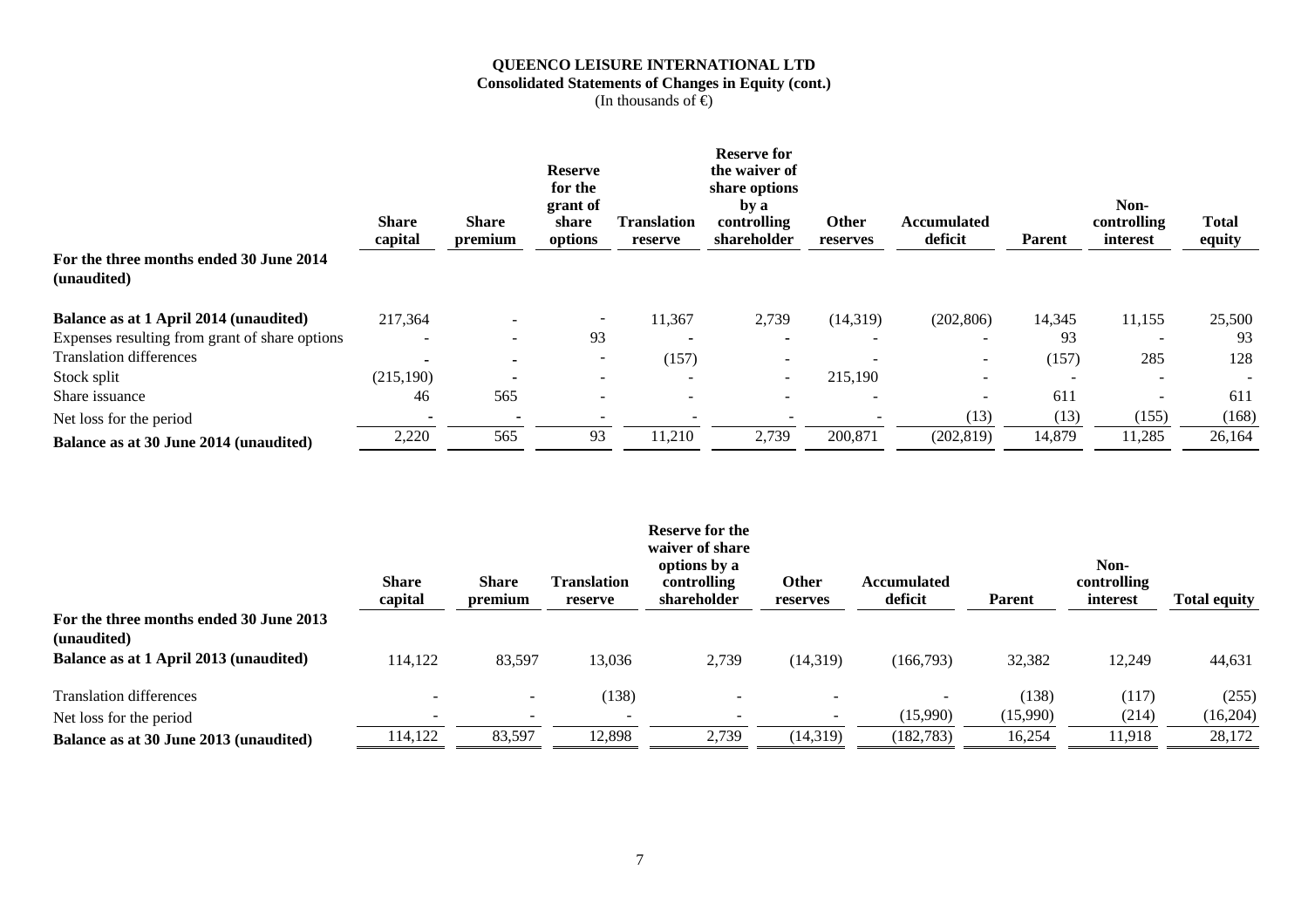### **QUEENCO LEISURE INTERNATIONAL LTD Consolidated Statements of Changes in Equity (Cont.)**

|                                       | <b>Share</b><br>Capital | <b>Share</b><br>Premium | <b>Translation</b><br>reserve | <b>Reserve for</b><br>the waiver of<br>options by a<br>controlling<br>shareholder | Other<br>reserves        | <b>Accumulated</b><br>deficit | <b>Parent</b> | Non-<br>controlling<br>interest | <b>Total Equity</b> |
|---------------------------------------|-------------------------|-------------------------|-------------------------------|-----------------------------------------------------------------------------------|--------------------------|-------------------------------|---------------|---------------------------------|---------------------|
|                                       |                         |                         |                               |                                                                                   |                          |                               |               |                                 |                     |
| Balance as at 31 December 2012        | 114,122                 | 83,597                  | 12,515                        | 2,739                                                                             | (14,319)                 | (162, 974)                    | 35,680        | 11,875                          | 47,555              |
| Share issuance                        | 103,242                 | (83,597)                |                               | -                                                                                 | $\overline{\phantom{0}}$ | (13, 860)                     | 5,785         |                                 | 5,785               |
| <b>Translation differences</b>        |                         |                         | (1, 183)                      |                                                                                   | $\overline{\phantom{a}}$ | $\qquad \qquad \blacksquare$  | (1,183)       | 334                             | (849)               |
| Re-measurement of net defined benefit |                         |                         |                               |                                                                                   |                          |                               |               |                                 |                     |
| liability                             |                         |                         |                               |                                                                                   | $\overline{\phantom{a}}$ | 190                           | 190           | 18                              | 208                 |
| Loss for the year                     |                         |                         |                               |                                                                                   | $\overline{\phantom{0}}$ | (22, 914)                     | (22,914)      | (626)                           | (23,540)            |
| <b>Balance as at 31 December 2013</b> | 217,364                 |                         | 11,332                        | 2,739                                                                             | (14, 319)                | (199, 558)                    | 17,558        | 11,601                          | 29,159              |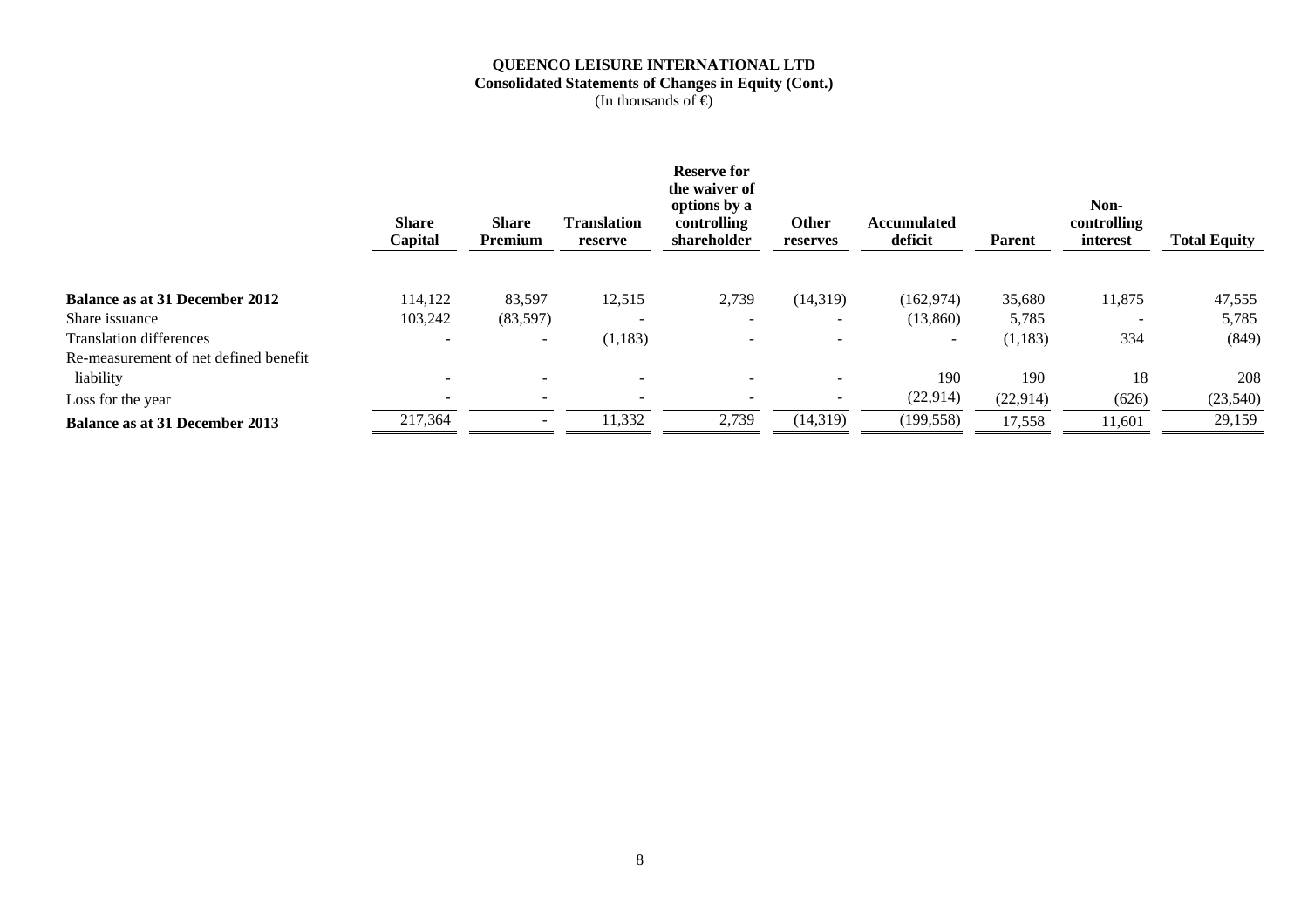## **QUEENCO LEISURE INTERNATIONAL LTD Consolidated Cash Flow Statements**

|                                                                               |                   | 3 months<br>ended 30 June |                          | 6 months<br>ended 30 June | <b>Year ended</b> |  |  |
|-------------------------------------------------------------------------------|-------------------|---------------------------|--------------------------|---------------------------|-------------------|--|--|
|                                                                               | $\overline{2}014$ | 2013                      | 2014                     | 2013                      | 2013              |  |  |
|                                                                               | unaudited         | unaudited                 | unaudited                | unaudited                 |                   |  |  |
| Net cash from (used in) operating activities of                               |                   |                           |                          |                           |                   |  |  |
| continued operations (see Note 3)<br>Net cash used in operating activities of | (128)             | 8                         | (636)                    | (551)                     | (2,521)           |  |  |
| discontinued operations                                                       |                   | (23)                      |                          | (201)                     | (198)             |  |  |
| Net cash used in operating activities                                         | (128)             | (15)                      | (636)                    | (752)                     | (2,719)           |  |  |
| <b>Investing activities:</b>                                                  |                   |                           |                          |                           |                   |  |  |
| Interest received                                                             |                   |                           |                          | 44                        |                   |  |  |
| Purchases of property, plant and equipment                                    | (215)             | (308)                     | (348)                    | (322)                     | (930)             |  |  |
| Realization of a deposit                                                      |                   |                           | 351                      |                           | 500               |  |  |
| Net cash from (used in) investing activities                                  | (215)             | (308)                     | 3                        | (278)                     | (430)             |  |  |
| Net cash from investing activities of discontinued<br>operation               |                   |                           | 285                      |                           | 216               |  |  |
| Total net cash from (used in) investing<br>activities                         | (215)             | (308)                     | 288                      | (278)                     | (214)             |  |  |
| <b>Financing activities:</b>                                                  |                   |                           |                          |                           |                   |  |  |
| Repayments of borrowings                                                      |                   |                           | (500)                    |                           | (500)             |  |  |
| Receipt of long term loan                                                     |                   | 190                       |                          | 726                       | 730               |  |  |
| Repayment of long term loan                                                   | (306)             |                           | (306)                    |                           | (4,010)           |  |  |
| Receipt of short term loan                                                    |                   | 424                       | $\overline{\phantom{a}}$ | 424                       |                   |  |  |
| Share issuance                                                                | 611               |                           | 611                      |                           | 5,785             |  |  |
| Net cash from financing activities                                            | 305               | 614                       | (195)                    | 1,150                     | 2,005             |  |  |
| Net increase (decrease) in cash and cash                                      |                   |                           |                          |                           |                   |  |  |
| equivalents                                                                   | (38)              | 291                       | (543)                    | 120                       | (928)             |  |  |
| Effect of foreign exchange rate changes                                       | (42)              | (249)                     | (20)                     | (110)                     | 201               |  |  |
| Cash and cash equivalents at beginning of                                     |                   |                           |                          |                           | 2,406             |  |  |
| period                                                                        | 1,196             | 2,374                     | 1,679                    | 2,406                     |                   |  |  |
| Cash and cash equivalents at end of period                                    | 1,116             | 2,416                     | 1,116                    | 2,416                     | 1,679             |  |  |
| Tax paid                                                                      |                   | (41)                      |                          | (82)                      | (139)             |  |  |
| Interest paid                                                                 | (138)             | (167)                     | (154)                    | (167)                     | (362)             |  |  |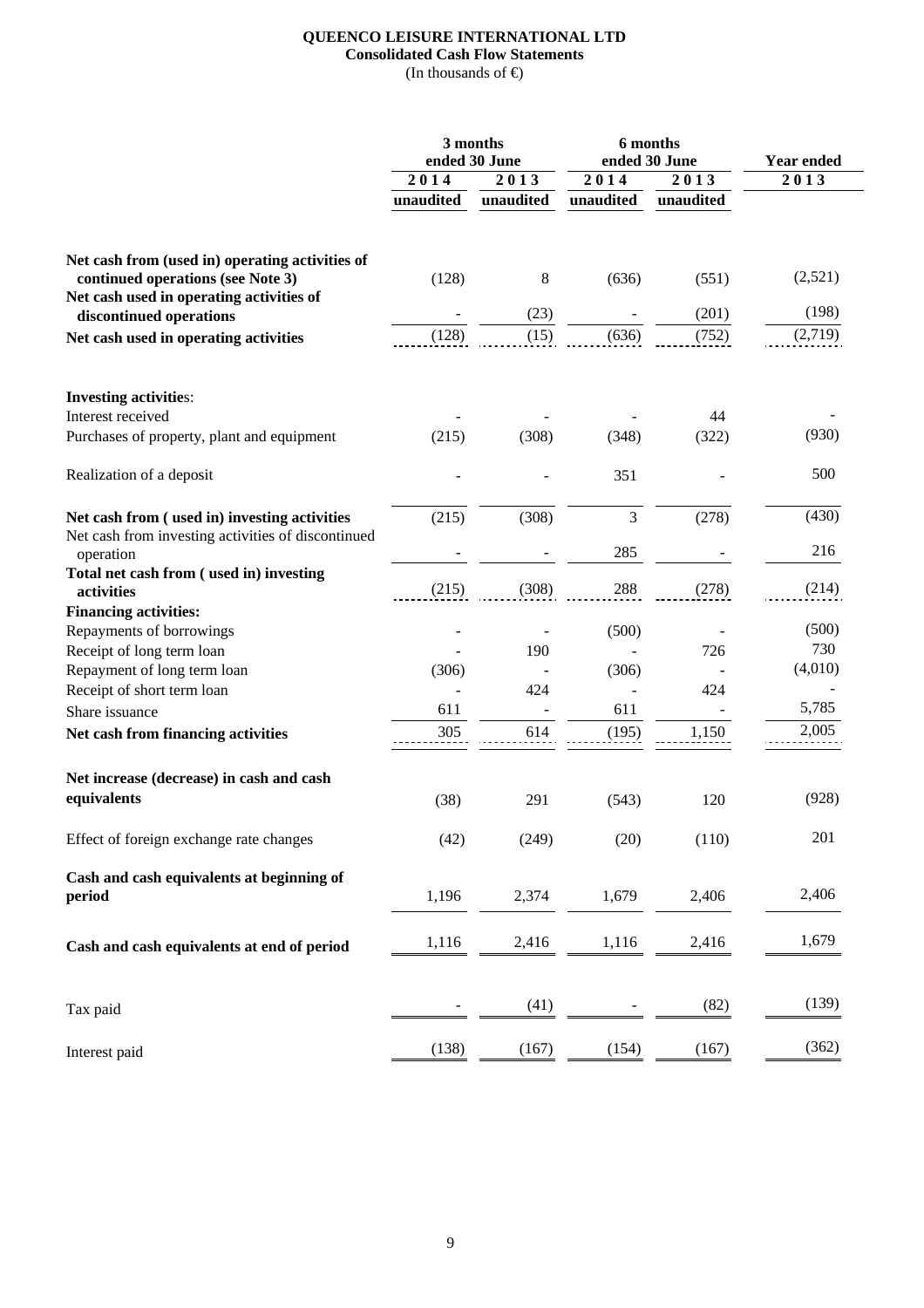#### **NOTE 1 - GENERAL INFORMATION**

.

#### **1.1 Formation and equity developments**

Queenco Leisure International Ltd (the "Company" or "QLI") is engaged, through various Israeli and foreign subsidiaries, associated companies and joint ventures (together with the Company the "Group") in emerging markets development and operations of casinos and entertainment centers.

QLI was incorporated in Israel on 9 September 2002 by Milomor Ltd. ("Milomor") (an Israeli company ) and (Y.Z) Queenco Ltd. ("Queenco" or "YZ") (an Israeli public company whose shares are listed for trading in the Tel-Aviv stock exchange), who held, equally, the entire issued and paid up capital of the Company. The Company commenced its operating activities at the end of 2002. The Company's address is 11 Menachem Begin road, Ramat Gan, Israel.

On 12 August 2013 the Company completed a rights issue of its ordinary shares ("New Shares") , of which a portion were offered in the form of Global Depository Receipts (GDRs") for a total consideration of approximately  $\epsilon$  5.8 million, net of expenses (including approximately  $\epsilon$  4.4 million received from the Company's controlling shareholders that was used for the repayment of a portion of loans granted by a controlling shareholder ).

Upon completion of the rights issue, Queenco and its wholly owned subsidiary, which held, together, prior to the completion of the rights issue approximately 67% of the Company's issued share capital, transferred the entire amount of New Shares purchased by it in the rights issue to A.S.Y.V Hotels Ltd, a company controlled by Mr Yariv Lerner, a director in the Company and its Chief Executive officer. ("A.S.Y.V"), an Israeli corporation. A.S.Y.V held after the issuance approximately 33.5% of the issued and outstanding share capital of the Company; and Y.Z. and its wholly owned subsidiary, together with another corporation controlled by Yigal Zilkha (one of the controlling shareholders of Y.Z.), held, together, approximately 42.4% of the issued and outstanding share capital of the Company. On 4 September 2013 Y.Z. and A.S.Y.V entered into a shareholders' agreement (the "Shareholders Agreement") pursuant to which: (a) the parties will not sell or otherwise transfer their shares of QLI such that their aggregate voting rights in QLI shall decrease below 50.01% of the total voting rights of QLI, unless the transferee who receives the shares shall execute, prior to the consummation of the transfer and as a condition thereof, an obligation to comply with the provisions of the Shareholders Agreement; (b) the parties will coordinate their votes as much as possible prior to the occurrence of each general meeting of QLI's shareholders, such that every matter brought for the approval of the general meeting shall be discussed by the parties at a preliminary meeting and the parties shall vote in every general meeting of QLI's shareholders or every adjourned meeting thereof as agreed in such preliminary meeting. In the event that the parties are unable to agree on the manner of their vote regarding a certain matter, they will vote against its approval; (c) any new appointment, re-election or termination of office of a director of the Company shall be mutually agreed upon by the parties.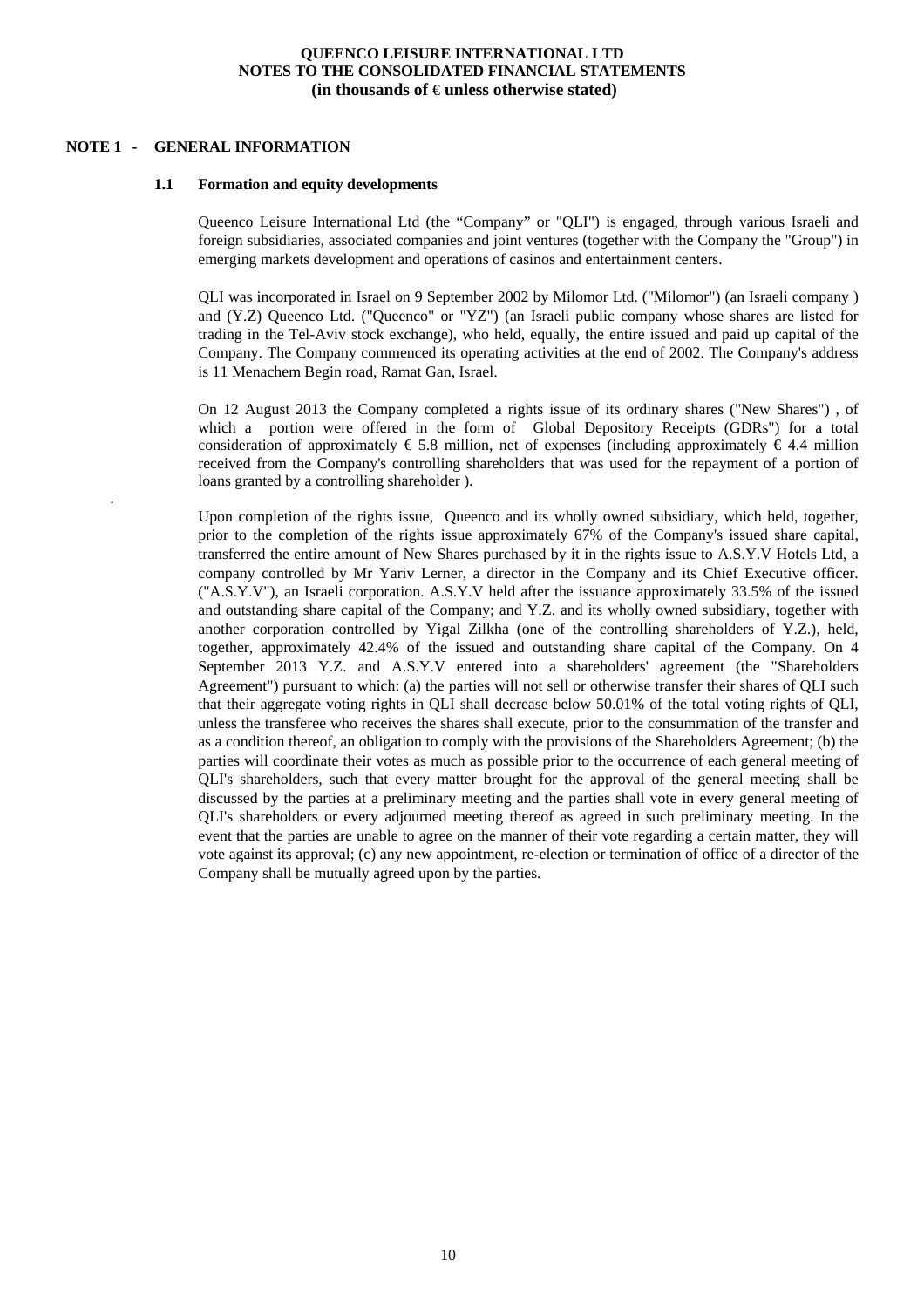#### **NOTE 1 - GENERAL INFORMATION (Cont.)**

#### **1.1 Formation and equity developments (Cont.)**

On 21 January 2014, the Company adopted a share option plan for the employees, consultants and service providers of the Company and its related companies (the "Option Plan"). The board of directors may grant up to 54,945,993 options to purchase ordinary shares of the Company under the Option Plan, constituting 5% of the Company's issued and outstanding share capital, at an exercise price per share of €0.024. The Option Plan allows for a cashless exercise under certain terms and is subject to the sole discretion of the plan's administrator. Generally, the Option Plan sets forth a three-year vesting term and a 6 years exercise period, and further provides for a limited exercise period in the event of the grantee's termination of employment/service with the Company. Until 30 June 2014, 23,626,777 share options were granted under the Option Plan to the Company's employees and officers (who are not directors or controlling persons), constituting 2.15% of the share capital of the Company. The fair value of the options granted amounts to  $\epsilon$ 237 of which  $\epsilon$ 93 were charged to the statement of comprehensive income (loss) in the six and three months periods ended 30 June 2014.

On 12 June 2014 the Company entered several share purchase agreements with non-affiliated investors (the "Investors"), pursuant to which the Company issued to the Investors a total of 29,415,530 shares of the Company (of which 21,723,091 shares were issued prior to 30 June 2014 in consideration of  $\epsilon 0.6$ million and the balance after that date) (the "Issued Shares") for a total consideration of NIS 4 million (approximately  $\epsilon$ 0.85 million) representing a price per share of NIS 0.136 (equal to approximately  $\epsilon$ 0.029). The Issued Shares constitute approximately 2.61% of the Company's share capital after the issuance. These share issuances reflect a Company's pre-money valuation of NIS 150 million (approximately  $\epsilon$ 32 million).

Set forth below are the holding percentages of QLI's share capital before and after the contemplated issuances:

| <b>Name of Shareholder</b>      | Percentage of Holdings in QLI's Share Capital |                    |  |  |
|---------------------------------|-----------------------------------------------|--------------------|--|--|
|                                 | Before the Issuance                           | After the Issuance |  |  |
|                                 |                                               |                    |  |  |
| $(Y.Z.)$ Queenco Ltd.           | 21.53%                                        | 20.97%             |  |  |
| Shahar Hamillennium (1991) Ltd. | 15.72%                                        | 15.31%             |  |  |
| Yigal Muli Tourism Ltd.         | 5.15%                                         | 5.01%              |  |  |
| Asyv Hotels Ltd                 | 33.56%                                        | 32.69%             |  |  |
| Public                          | 24.04%                                        | 26.02%             |  |  |

On 23 June 2014, the Company affected a stock split of its shares according to which each ordinary share of the Company of NIS 1 par value was divided into 100 ordinary shares of the Company of NIS 0.01 par value each. In addition, out of every 100 ordinary shares of the Company of NIS 0.01 par value existing after the above mentioned split , 99 ordinary shares were cancelled.

The consideration originally paid for the par value of the cancelled shares was recorded in a capital reserve, deemed as a premium paid for the shares remaining in the issued share capital of the Company (the "Special Capital Reserve"). The Company may not distribute the Special Capital Reserve to its shareholders without it being approved as a "distribution" (as defined in the Israeli Companies Law, 1999) and subject to the receipt of all the required approvals.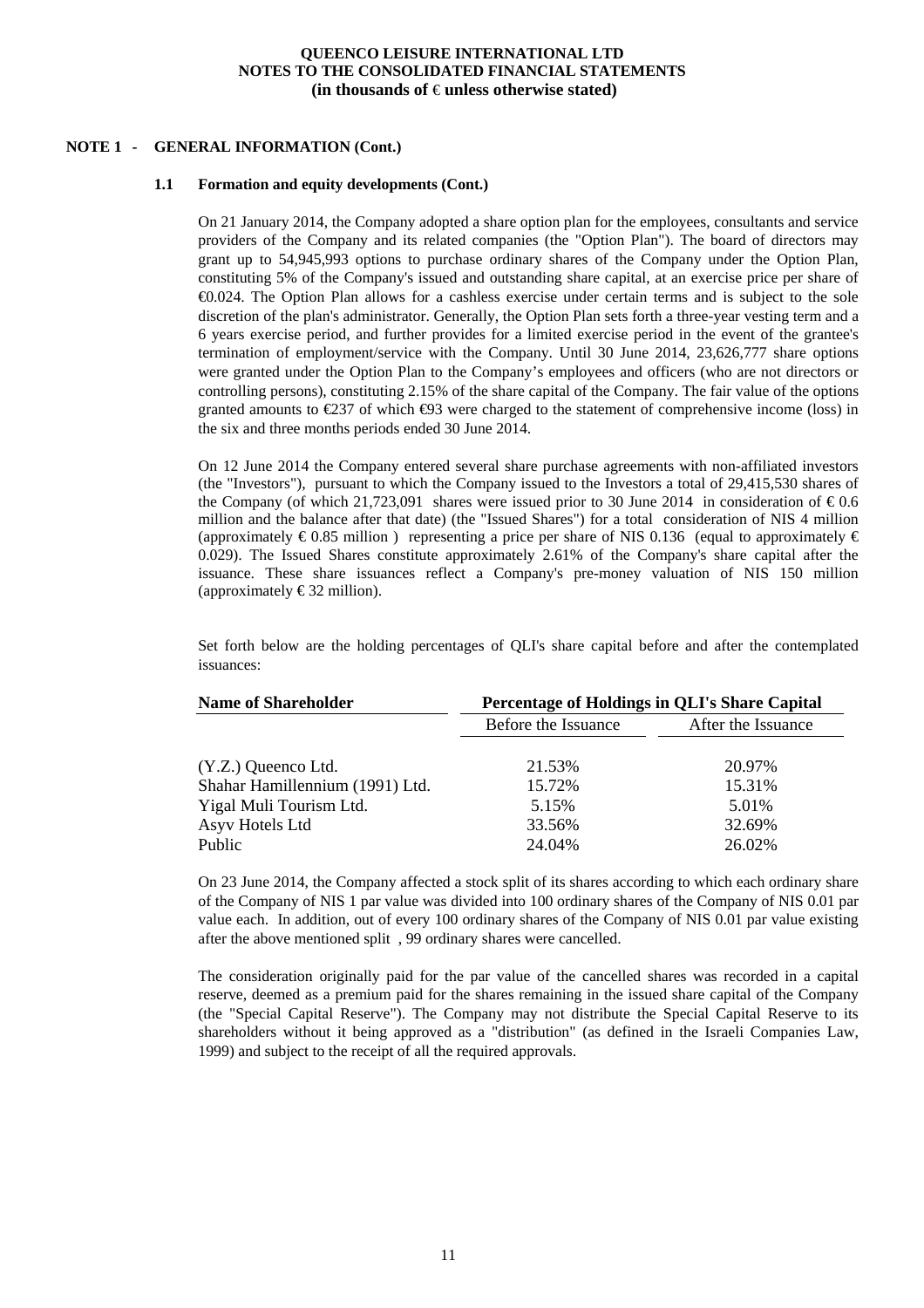#### **NOTE 1 - GENERAL INFORMATION (Cont.)**

#### **1.2 Financial Condition**

The Group's activities are adversely affected by the global economic crisis in general and the economic crisis in Greece in particular. The abovementioned, along with the Company's inability to exercise its rights in Club Hotel Loutraki S.A. ("CHL") due to disagreements with B.A.T (Management) 2004 Ltd. (of the Club Hotel Group) ("B.A.T.") regarding the control of CHL and Casino Austria International Holding GmbH's ("CAIH") unwillingness to comply with its contractual obligations to transfer  $\epsilon$  49.5 million to Powerbrook Spain S.L ("PBS") (see below under "Project in Loutraki" for the settlement agreement signed with Club Hotel Investments (C.H.) Ltd ), have brought the Company to operating losses of approximately  $\epsilon$ 3.6 million and  $\epsilon$ 19.9 million for the six month ended 30 June 2014 and the year ended 31 December, 2013, respectively. The Company's net negative working capital amounted to approximately  $\text{\textsterling}12.3$  million at 30 June 2014.

As a result, the Company was not able to meet its original repayment schedules of loans and credits received from Queenco (amounting at 30 June 2014 to  $\mathcal{L}$ .4 million) and from a previous shareholder in Dasharta (a company indirectly jointly controlled by the Company), from whom the Company purchased residual shares in said company in 2008. On 25 June 2014 the Company signed an amendment to the loan agreement with the previous shareholder in Dasharta, according to which loan will be linked to the Israeli CPI and bear annual interest of 7.5%. Out of the  $\epsilon$ 520 standing at 30 June 2014,  $\epsilon$ 340 are to be paid in equal monthly instalments of  $\epsilon$ 20 each over a 17 month period, and the remaining balance will be paid on 31 January 2016.

The Company's management is of the opinion that the Company will succeed in the future, if needed, in rescheduling the repayment schedules of loans from both Queenco and the previous shareholder of Dasharta. However, the current payment schedule of the loans from Queenco is in line with the repayment schedule of Queenco of debentures issued by it. Accordingly, the ability of the Company to reschedule the payment terms of the loans from Queenco is dependent on the ability of Queenco to obtain other alternative financing sources to repay its debentures obligations.

During 2012, Casino Rhodes did not comply with its ongoing obligations to pay revenue tax and national security taxes, but had agreed with the tax authorities on a payment plan concerning these amounts. Recently Casino Rhodes agreed with the tax authorities on an additional payment plan concerning its payment obligations for the first quarter of 2014. The total liability under the payments plans amounts to € 2 Million as of 30 June 2014. Non-compliance with on-going tax obligations could lead to the termination of the license.

See note 1.3 to the Company's 2013 annual financial statements for details of the tax claims in Casino Rhodes. If the court rules against Casino Rhodes, neither Casino Rhodes nor the Group have the financial means to pay such amount and Casino Rhodes will probably not be able to continue its operations. QLI and Y.Z. have provided guarantees for the repayment of a loan extended to Casino Rhodes by a bank. The balance of the liability as of 30 June 2014 amounts to approximately  $\epsilon$ 5.8 million.

Due to the decrease in the expected revenue of Casino Rhodes, the Company made an impairment test on the operating assets of Casino Rhodes. Based on a valuation made by an independent appraiser, the Company recorded an impairment charge of  $\epsilon$  234. The impairment was allocated to goodwill for the investment in Casino Rhodes and was recorded under "Other expenses" in the statement of comprehensive income (loss) for the six and three month periods ended at 30 June 2014. The valuation was done using the DCF model (of the value in use) using the following assumptions:

- 1. A discount rate before tax was 22.9%.
- 2. A growth rate of 1%.

The recoverable amount of Casino Rhodes based on the valuation performed is  $\epsilon$  11.2 million. The balance of the goodwill after the impairment is  $\epsilon$ 1.9 million.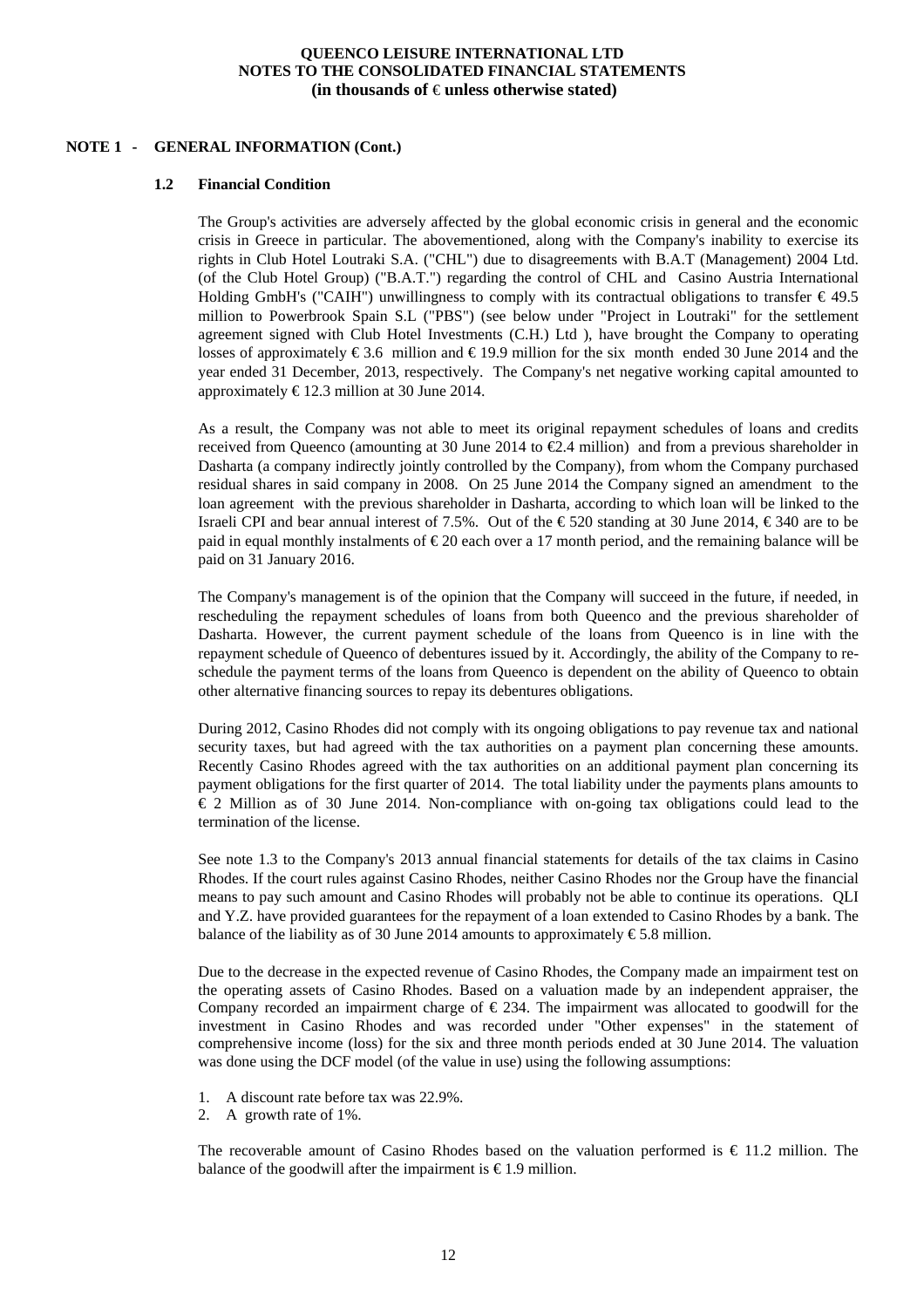#### **NOTE 1 - GENERAL INFORMATION (Cont.)**

#### **1.2 Financial Condition (Cont.)**

There are substantial doubts as to the ability of the project in Cambodia to continue its operations as a "going concern". The financial statements do not include any adjustments that might result from the outcome of this uncertainty. For more information see note 1.3 to Company's 2013 annual financial statements.

On 30 June 2014, the Company reached comprehensive settlement agreement (the "Agreement") with Club Hotel Investments (C.H.) Ltd. ("Club Hotel"), that settled the parties' disputes. The Agreement principally provides for the sale of all the assets of the Joint Corporations (as defined below), for the distribution of the sales' consideration among the shareholders of such corporations and for the regulation of the joint control and management of their operations, which will allow the Joint Corporations to recover, for the purpose and until such sales. As Further elaborated bellow under "Project in Loutraki" and as part of the agreement, the Company received at the beginning of July 2014 \$ 3 million. The realization of the assets according to the agreement may enable the Company to meet its obligations. In addition the agreement may enable the Company to develop the operation in Cambodia and may change the realization plan of other assets as mentioned below.

The Group is continuing the implementation of its cost saving and marketing plans. AS part of its plans, the Group continues in its efforts to increase tourists' arrival to the Rhodes Islands trough a newly formed subsidiary which engages in the marketing and the operation of flights from Israel to the Rhodes Island and in the management of a customers' club.

In addition, the Group is continuing its efforts to realize excess assets, such as the planned sale of a real estate in Bulgaria (which is not in use by the Group) and a 9-Hectare land in Cambodia. Although the Company would like to develop a new tourist project on the 9-Hectare land, due to the Company's cash flow distress, it may need to sell this land. The Company's Board of Directors, in a meeting held in February 2013, resolved to offer for sale the 9-Hectare land, if needed, to enable the Company to meet its obligations. The Company has contracted a selling agent in Cambodia to help it in realizing the sale. The Company has also contracted a selling agent in Bulgaria to help with its plans in selling the real estate there. Until and including the third quarter of 2013, the assets were presented as held for sale. However, due to the extended period in which such efforts were made, with no success, the Company has, in the fourth quarter of 2013, reclassified the assets back to Property Plant and Equipment, where they were originally presented, as the sale is no longer considered highly probable within the context of IFRS 5.

The Company still considers raising funds through the issuance of equity or debt, in which event it may re-consider its decision to sell the 9-Hectare land.

The aforesaid raises substantial doubts as to the Company's ability to continue as a "going concern". The financial statements do not include any adjustments that might result from the outcome of this uncertainty.

The timing and scope of the success in the execution of some of the abovementioned actions depend on agreements with third parties and/or are affected by processes and other factors that are not under the Company's control. Nonetheless, the Company's management is of the opinion that the Company has good chances of executing the sale of the land in Cambodia and at least a major portion of its other plans in a timely manner. Accordingly, the Company's management is of the opinion that its existing cash and the expected inflow of cash through the successful execution of the above mentioned plans, will enable the Company to meet the needed cash levels required for its operations and the payment of its obligations when due.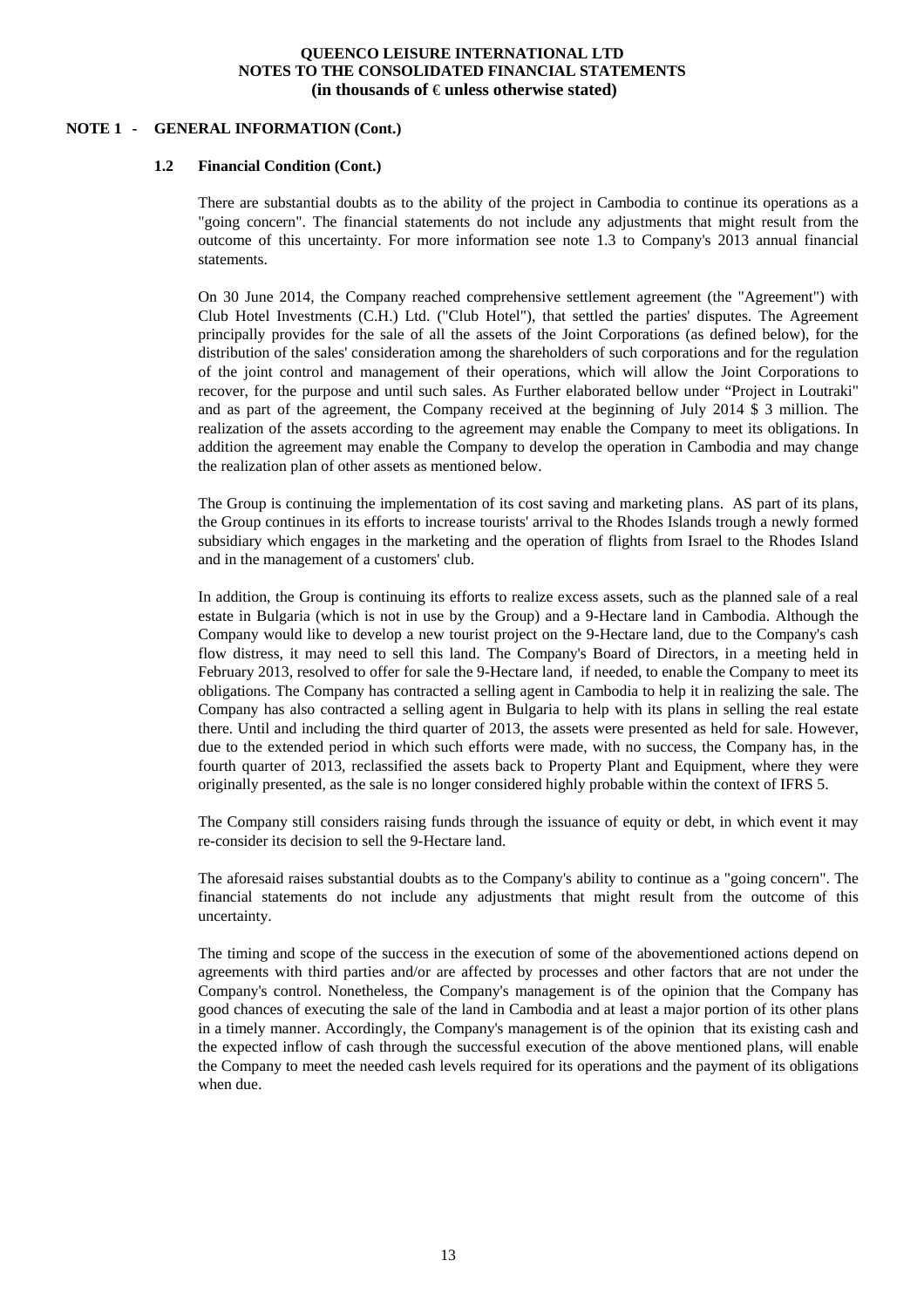#### **NOTE 1 - GENERAL INFORMATION (Cont.)**

#### **1.2 Financial Condition (Cont.)**

#### **Project in Loutraki**

- **A.** On 16 October 2013, the joint venture principally held by CHL and operating the Casino Loutraki (the **"JV"**), filed a petition with the court to allow the JV to reach a settlement with its creditors. Recently, the Greek court has approved the JV's proposed settlement with its creditors (the "Settlement"). The Settlement relates to the debt existing on the date of filing the petition, and provides that most of the debt will be paid over a period of approximately 7 years, without interest or penalty. On 29 May 2014, the JV has also reached a settlement for the payment of the obligations incurred between 1 August 2013 and 30 April 2014 over a year.
- **B.** On 6 November 2013, the Greek Gamming Committee for the Supervision and Audit of Games (the "Gamming Committee") invited the JV for a hearing to answer claims that it has allegedly breached Casino Loutraki's license terms due to its failure to transfer certain payments to the Greek authorities (which may result in the evocation of the licence). At the said hearing, which took place on 18 November 2013, the Gamming Committee instructed CHL to submit in writing its position concerning the claims raised by the Committee. CHL submitted its position on 26 November 2013 and paid on May 2014, as required by Gamming Committee, part of its overdue liabilities.

The Gamming Committee's decision has not yet been delivered.

The Company is unable to estimate if and to what extent the Committee's decision shall affect the license granted to the JV for the operations of Casino Loutraki.

The above further supports the Company's management's opinion that there are significant doubts as to the ability of CHL to continue its operations as a "going concern".

Except for an agreed loan to be provided by PBS to CHL as part of the settlement agreement (see below), the Company is not obligated to provide a capital injection to CHL or to cover its liabilities.

In late April 2014, the board of directors of PBS, has authorized Mr. Yigal Zilkha, the Company's Chairman (as the Company's representative), and a representative of the Club Hotel group, to negotiate with the minority shareholder of CHL (the "Investor") an investment in CHL by the Investor. Accordingly, the parties are currently negotiating the terms of such transaction, which is expected to result in a substantial dilution of the Company's holdings in CHL and the transfer of control in CHL to the investor.

As of the date hereof, there is an uncertainty concerning the terms of the contemplated transaction with the Investor as well as an uncertainty whether a transaction with the Investor shall materialize at all.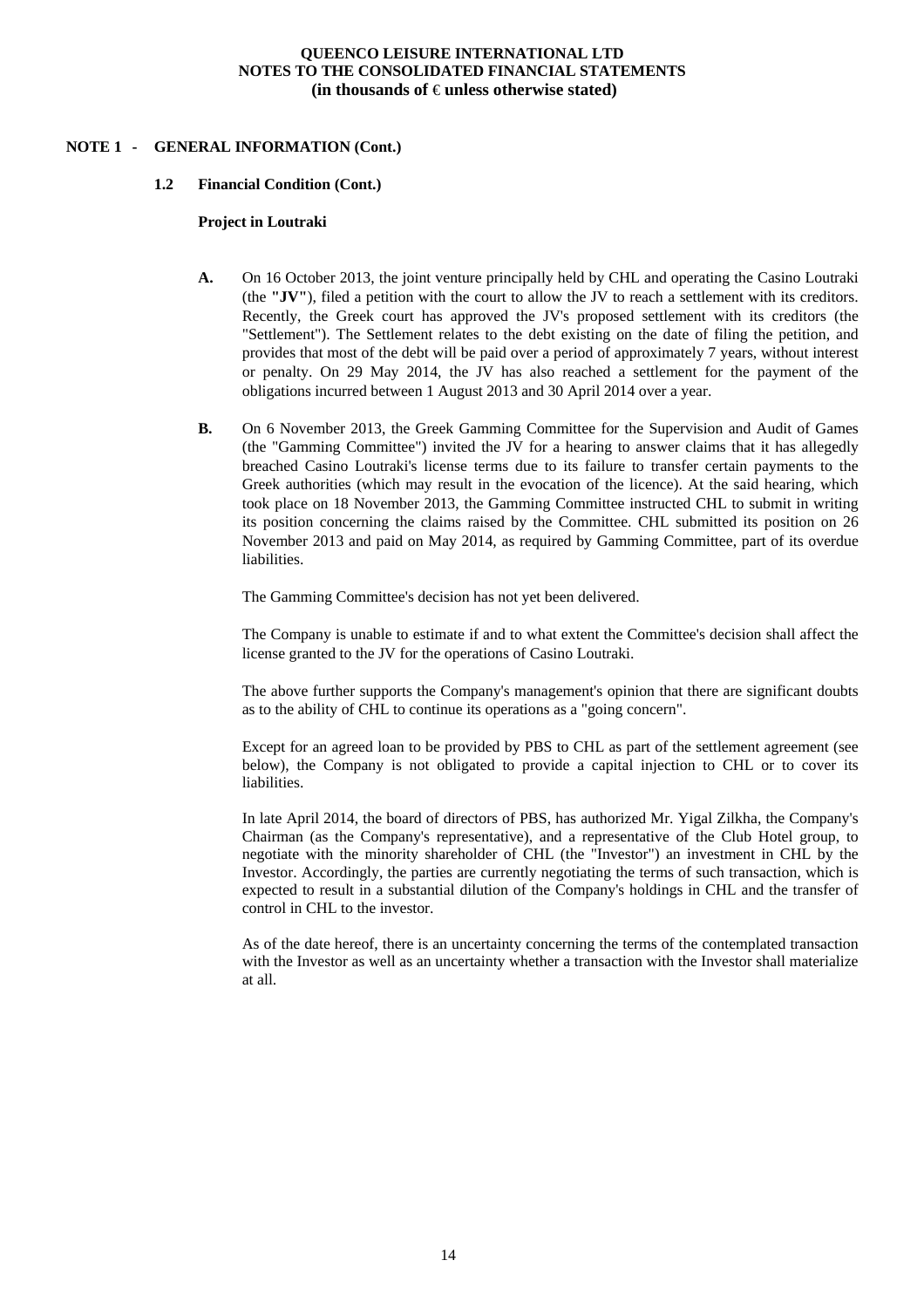#### **NOTE 1 - GENERAL INFORMATION (Cont.)**

#### **1.2 Financial Condition (Cont.)**

#### **Project in Loutraki (Cont.)**

#### **C. Agreement with Club Hotel**

On 30 June 2014, the Company entered into the Agreement with Club Hotel, which settled the parties' disputes.

#### **Background**

The Company and Club Hotel (the "Parties") hold, directly and indirectly, through a chain of Israeli and foreign companies (the Joint Corporations") various operations, shares, assets and rights, which include, among others:

- (1) An hotel and casino in Loutraki, Greece and a casino in Belgrade, Serbia (the "CHL's Operations")
- (2) A land parcel of approximately 50 hectares in Sihanoukville, Cambodia, which is indirectly owned by Agastia (as defined below)(the "Cambodian Land");
- (3) Cash and cash equivalents in an amount of approximately  $\epsilon$ 8 million, held by Powerbrook Spain SL ("PBS") and Agastia Holdings Ltd. ("Agastia"), two of the Group's Corporations;
- (4) A put option granted to Vasanta Holdings Ltd. ("Vasanta"), one of the Group's Corporations, by Casino Austria according to an August 31, 2008 document, which was exercised by Vasanta, and which is under dispute between Casino Austria and Vasanta (the "Casino Austria Option").

Certain disputes arose between the Parties and/or their related entities (as reflected, among other things, by various claims filed by the Parties against each other), which prevented the Company during the past few years from exercising its rights in, and fulfill the full potential of, the above assets.

Set forth below are the principal terms of the Agreement:

#### **1. Regulation of the control and management mechanisms in a manner that will allow the improvement and sale of the assets**

In order to regulate the joint control and management of the Joint Corporations in a manner that will allow the improvement and sale of the assets of the Joint Corporations, the Parties undertook to amend the articles of associations of Vasanta, Dasharta and Agastia, and to regulate the composition of the board of directors of the Group's Corporations, such that in addition to an identical number of directors who shall be recommended by each of the Parties, there shall be appointed, through a committee appointed by the Parties, an administrator (the **"Administrator"**), an individual, who shall serve as a director in some of the Joint Corporations, thus allowing these corporations to adopt resolutions in the event that the representatives of each of the Parties are in a deadlocked. In addition, and as described below, the administrator shall serve as a trustee for the sale of the assets of the Joint Corporations.

The parties have yet to nominate an Administrator.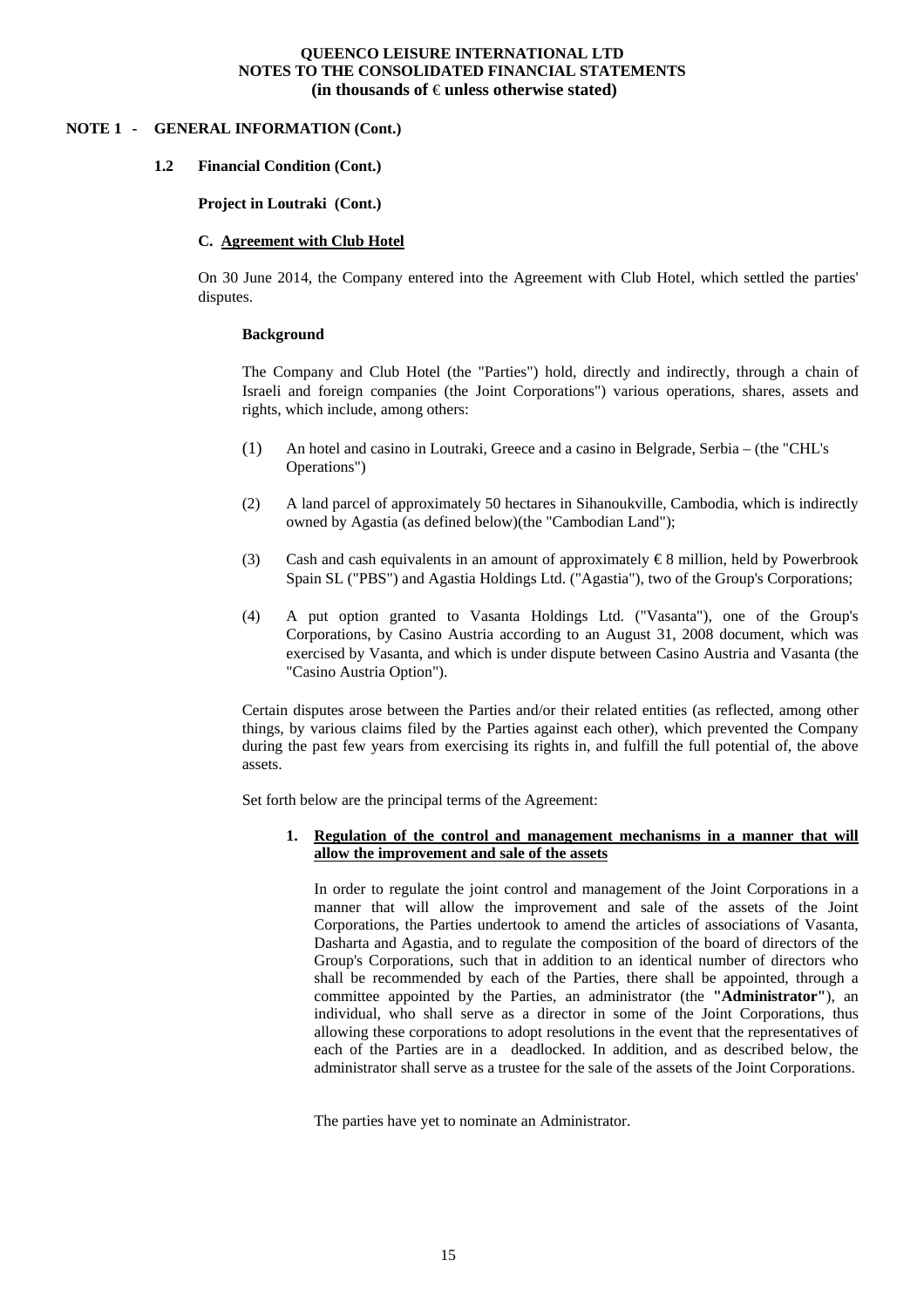#### **NOTE 1 - GENERAL INFORMATION (Cont.)**

#### **1.2 Financial Condition (Cont.)**

**Project in Loutraki (Cont.)** 

#### **C. Agreement with Club Hotel (Cont.)**

#### **2. Sale of the Cambodian Land**

- 2.1 Agastia has irrevocably resolved to sell the Cambodian Land, immediately following the execution of the Agreement and to the best bidder, provided it is a third party unrelated to either of the Parties, directly or indirectly.
- 2.2 As soon as possible after its appointment, the Administrator shall be irrevocably appointed as a sale trustee, to act in the name of Agastia as its sole and only representative for selling the Cambodian Land. It is clarified that any proposal received by the Administrator shall be brought for a discussion and approval before the Agastia's board of directors so that the Administrator shall not be able to bind the parties in a sales agreement or in granting any right to a third party.

#### **3. Settlement concerning the Casino Austria Option**

Mr. Moshe Bublil has been appointed, on behalf of Vasanta, to advance the settlement negotiations with Casino Austria concerning the Casino Austria Option. In any event, a settlement proposal shall be brought for the approval of Vasanta's board of directors. The current arbitration proceedings between Vasanta and Casino Austria shall continue simultaneously, without delay, unless Vasanta shall resolve otherwise.

#### **4. Sale of the CHL Operations**

- 4.1 No later than the lapse of 15 months from the date of the Agreement, CHL Operations shall be put up for sale to the best bidder, provided it is a third party unrelated to either of the Parties, directly or indirectly, through the Administrator, who shall serve as a sale trustee. Until then, the Parties intend to act through a joint management for the improvement of the CHL Operations.
- 4.2 Any offer received by the Administrator shall be brought for the discussion and approval of the relevant board of directors so that the Administrator shall not be able to solely bind the Parties in a sales agreement or in granting any right to a third party.

#### **5. Loans, Assignments and Payments**

- 5.1 PBS has resolved to loan to the CHL Operations an amount of  $\epsilon$ 6.8 million. The Company estimates that the CHL Operations shall require additional funding during the next few months however, as mentioned above, the Group has no obligation to provide any such funding. Until the sale of the CHL Operations, the Parties intend to collaborate in order to find funds sources and maximize the operations value.
- 5.2 The Company shall transfer 4% of the share capital of Dasharta Holdings Ltd. ("Dasharta") to Club Hotel and shall irrevocably assign to Club Hotel loans extended by it to Agastia and capital notes of Agastia in such amounts that shall result in Agastia's owing to each of the Parties identical amounts of shareholders loans and capital notes.
- 5.3 In consideration thereof, Club Hotel shall pay to the Company an amount of \$2.8 million, as follows:

5.3.1 \$2.2 million shall be immediately paid to the Company;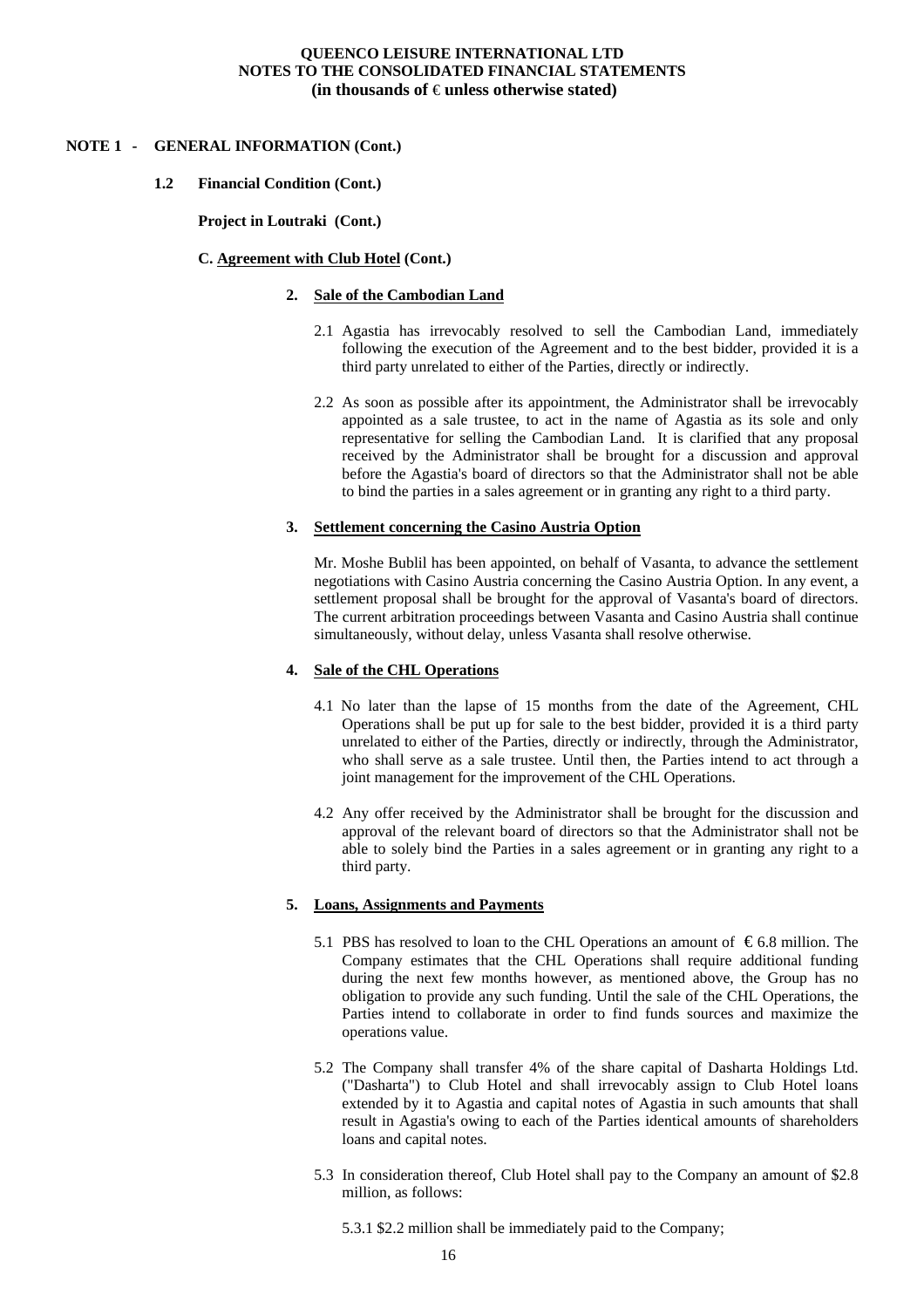#### **NOTE 1 - GENERAL INFORMATION (Cont.)**

#### **1.2 Financial Condition (Cont.)**

**Project in Loutraki (Cont.)** 

#### **C. Agreement with Club Hotel (Cont.)**

#### **5. Loans, Assignments and Payments (Cont.)**

- 5.3.2 \$0.5 million shall be paid to the Company by 30 October 2014;
- 5.3.3 \$0.16 million shall be paid to the Company by 31 December 2014.
- 5.4 As a final and sole payment in respect of the claims to receive money from the Joint Corporations by the Company and any person on its behalf, Agastia has resolved to pay the Company \$1 million ( $\epsilon$ 0.7 million), of which \$0.2 million  $(40.15 \text{ million})$  were paid prior to the execution of the Agreement.

#### **6. Termination of Pending Legal Proceedings**

On the date of the Agreement, petitions to terminate all the pending legal proceeding between the Parties and/or to accept the Agreement as a ruling of the court, as the case may be, were executed (except a libel lawsuit filed by (Y.Z.) Queenco Ltd. (**"Y.Z."**)).

#### **7. Securities of Y.Z. and the Company**

As long as Mr. Moshe Bublil and any corporation under his control (and in this respect "control" means the holding of at least 20% of the voting rights of such corporation), hold any kind of securities of Y.Z. or the Company, which were issued and listed for trading on a Stock Exchange in Israel or outside of Israel, including on the London Stock Exchange, no direct or indirect use of their voting rights shall be made, and such voting rights shall not be transferred or assigned, including by way of granting a proxy to vote such shares; and no additional securities of Y.Z. or the Company shall be purchased or received for any consideration or for no consideration, whether directly or indirectly.

To date, except for the nomination of the Administrator, substantially all of the actions that were to take place were complotted. In addition, the  $\epsilon$ 6.8 million loan is to be converted into equity.

The provisions under section 5.1 to 5.3 above resulted in a net loss of  $\epsilon$ 603 included in "Other operating expenses" in the consolidated statements of comprehensive income (loss). An amount of \$0.7 million ( $\epsilon$ 0.5 million) of the total amount under section 5.4 above was deducted from "administrative expenses" for the three and sixmonth periods ended 30 June 2014.

As a result, on 30 June 2014, PBS re-gained its control over the operations of CHL. The Company approached an independent appraiser for the preparation of a Purchase Price Allocation study for assets acquired and liabilities assumed. Due to the tight time framework, the work of the appraiser is not yet completed, particularly regarding property plant and equipment whose book value amounts to approximately € 90 million. Considering the above mentioned, the Company has applied a provisional allocation assuming that the fair value of its property plant and equipment equals its book value. The provisional treatment resulted in a gain of  $\epsilon$ 4.6 million from the negative goodwill arose. The Company's share of  $\epsilon$ 2.3 million in this gain is included in the statement of comprehensive income (loss) under "Share of results of associated company and joint ventures".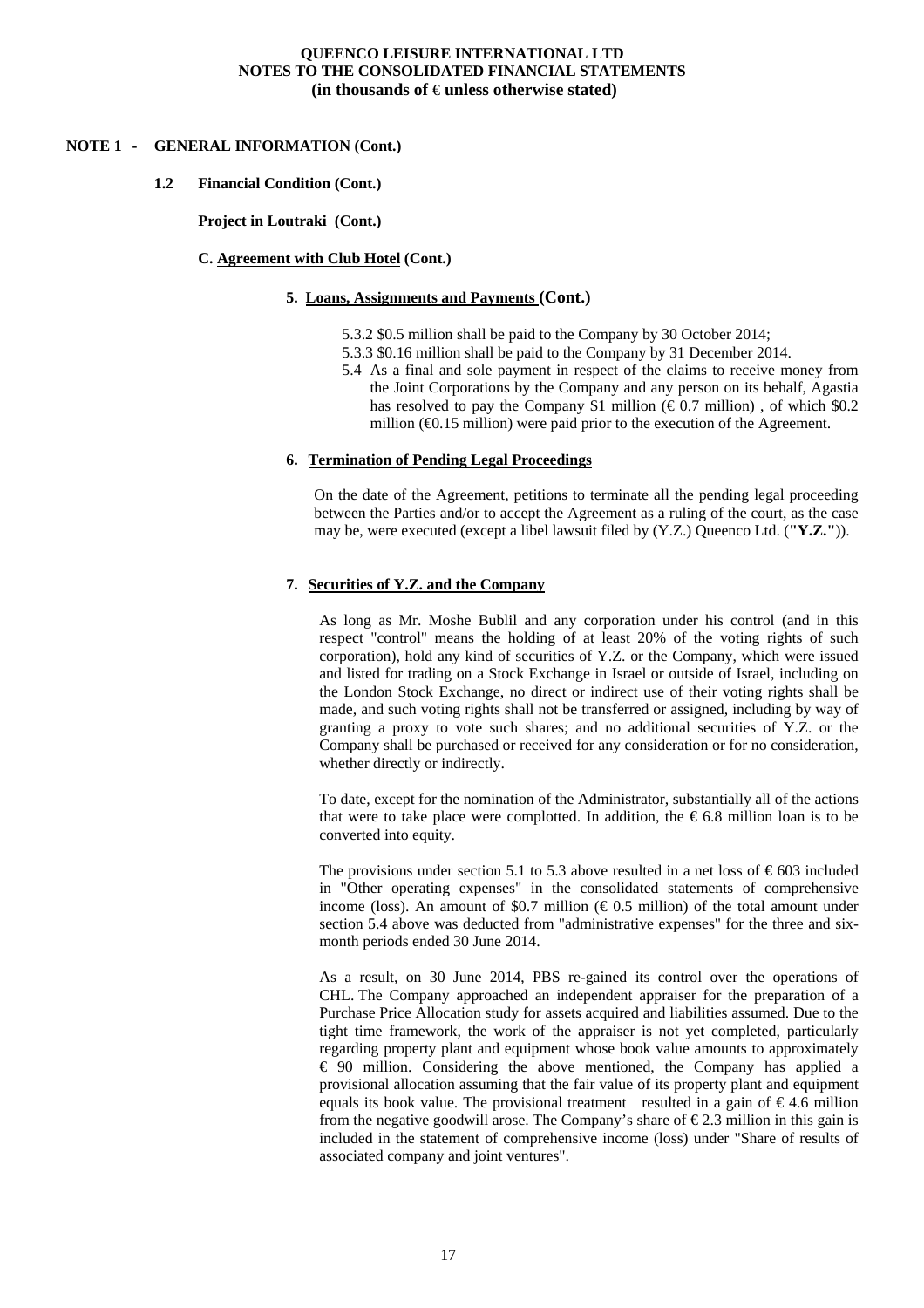#### **NOTE 1 - GENERAL INFORMATION (Cont.)**

#### **1.2 Financial Condition (Cont.)**

**Project in Loutraki (Cont.)** 

For the year ended 31 December 2013, the Company recorded an impairment charge of € 14.6 million with respect to its investment in CHL under "impairment of investment in an associated company" reducing the carrying amount in its financial statements to zero.

#### **NOTE 2 - SIGNIFICANT ACCOUNTING POLICIES**

The interim financial statements have been prepared in accordance with generally accepted accounting principles for the preparation of financial statements for interim periods, as prescribed in IAS 34, "Interim Financial Reporting". The significant accounting policies and methods of computation adopted in the preparation of the interim Condensed financial statements are consistent with those followed in the preparation of financial statements as of December 31, 2013.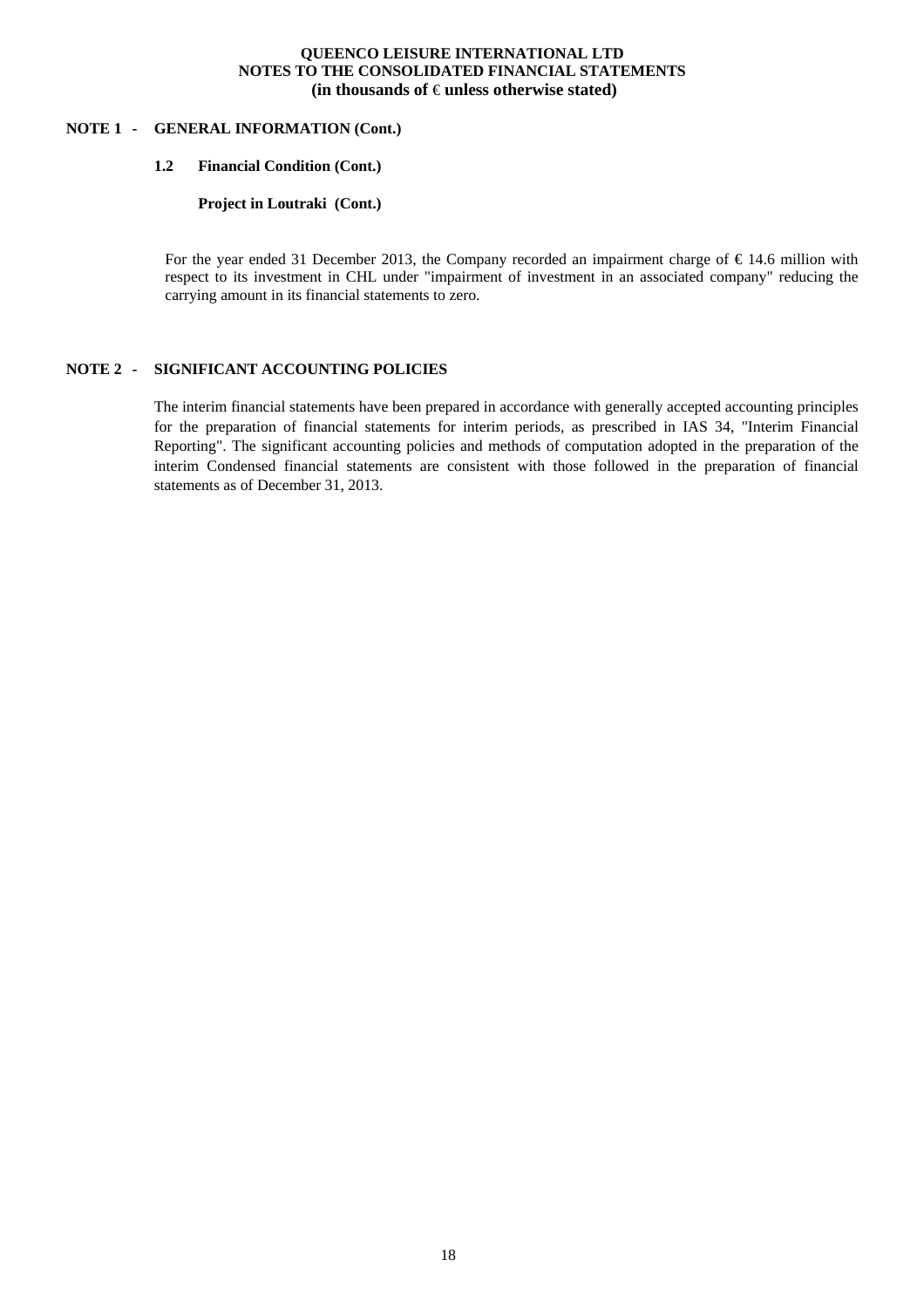## **NOTE 3 - NOTE FOR THE CONSOLIDATED CASHFLOW STATEMENTS**

|                                                 | 3 months ended<br>June 30 |          | 6 months ended<br>June 30 |           | <b>Year ended</b><br>December 31 |  |
|-------------------------------------------------|---------------------------|----------|---------------------------|-----------|----------------------------------|--|
|                                                 | 2014                      | 2013     | 2014                      | 2013      | 2013                             |  |
|                                                 | Unaudited                 |          | <b>Unaudited</b>          |           |                                  |  |
| Net profit (loss)                               | (168)                     | (16,204) | (3,808)                   | (20, 387) | (23,540)                         |  |
| Adjustments for:                                |                           |          |                           |           |                                  |  |
| Depreciation of property, plant                 |                           |          |                           |           |                                  |  |
| and equipment                                   | 484                       | 483      | 960                       | 968       | 1,954                            |  |
| loss as a result of the                         |                           |          |                           |           |                                  |  |
| Agreement                                       | 603                       |          | 603                       |           |                                  |  |
| Increase (Decrease) in                          |                           |          |                           |           |                                  |  |
| provisions                                      | (31)                      | (88)     | 32                        | (64)      | (169)                            |  |
| Loss on sale of property, plant                 |                           |          |                           |           |                                  |  |
| and equipment and disposals                     |                           |          |                           |           | 296                              |  |
| Impairment of investment                        |                           | 12,886   |                           | 12,886    | 14,586                           |  |
| Impairments and disposals                       | 234                       | 478      | 434                       | 478       | 478                              |  |
| Loss on disposal of discontinued                |                           |          |                           |           |                                  |  |
| operation                                       |                           | 1,545    |                           | 2,305     | 1,583                            |  |
| Loss from deem disposal                         |                           |          |                           |           | (870)                            |  |
| Investment income                               | (45)                      | (43)     | (86)                      | (87)      | (180)                            |  |
| Finance costs                                   | 188                       | 225      | 341                       | 757       | 1,324                            |  |
| Foreign exchange loss (gain)                    | 74                        | (36)     | 27                        | 736       | 1,048                            |  |
| Share of result of associated                   |                           |          |                           |           |                                  |  |
| company and joint ventures                      | (1,935)                   | 17       | (1,713)                   | 11        | (34)                             |  |
| Expense relating to grant of                    |                           |          |                           |           |                                  |  |
| share options                                   | 93                        |          | 93                        |           |                                  |  |
| <b>Operating cash flows before</b>              |                           |          |                           |           |                                  |  |
| movements in working capital                    | (503)                     | (737)    | (3,117)                   | (2, 397)  | (3,524)                          |  |
| Decrease (increase) inventories                 | (66)                      | (24)     | (60)                      | (3)       | 6                                |  |
| Decrease in receivables                         | (425)                     | 309      | 43                        | 475       | 279                              |  |
| Increase in payables                            | 1,004                     | 668      | 2,652                     | 1,623     | 1,219                            |  |
| Cash generated by operations                    | 10                        | 216      | (482)                     | (302)     | (2,020)                          |  |
| Income taxes paid                               |                           | (41)     |                           | (82)      | (139)                            |  |
| Interest paid                                   | (138)                     | (167)    | (154)                     | (167)     | (362)                            |  |
| Net cash from (used in) operating<br>activities | (128)                     | $\,8\,$  | (636)                     | (551)     | (2,521)                          |  |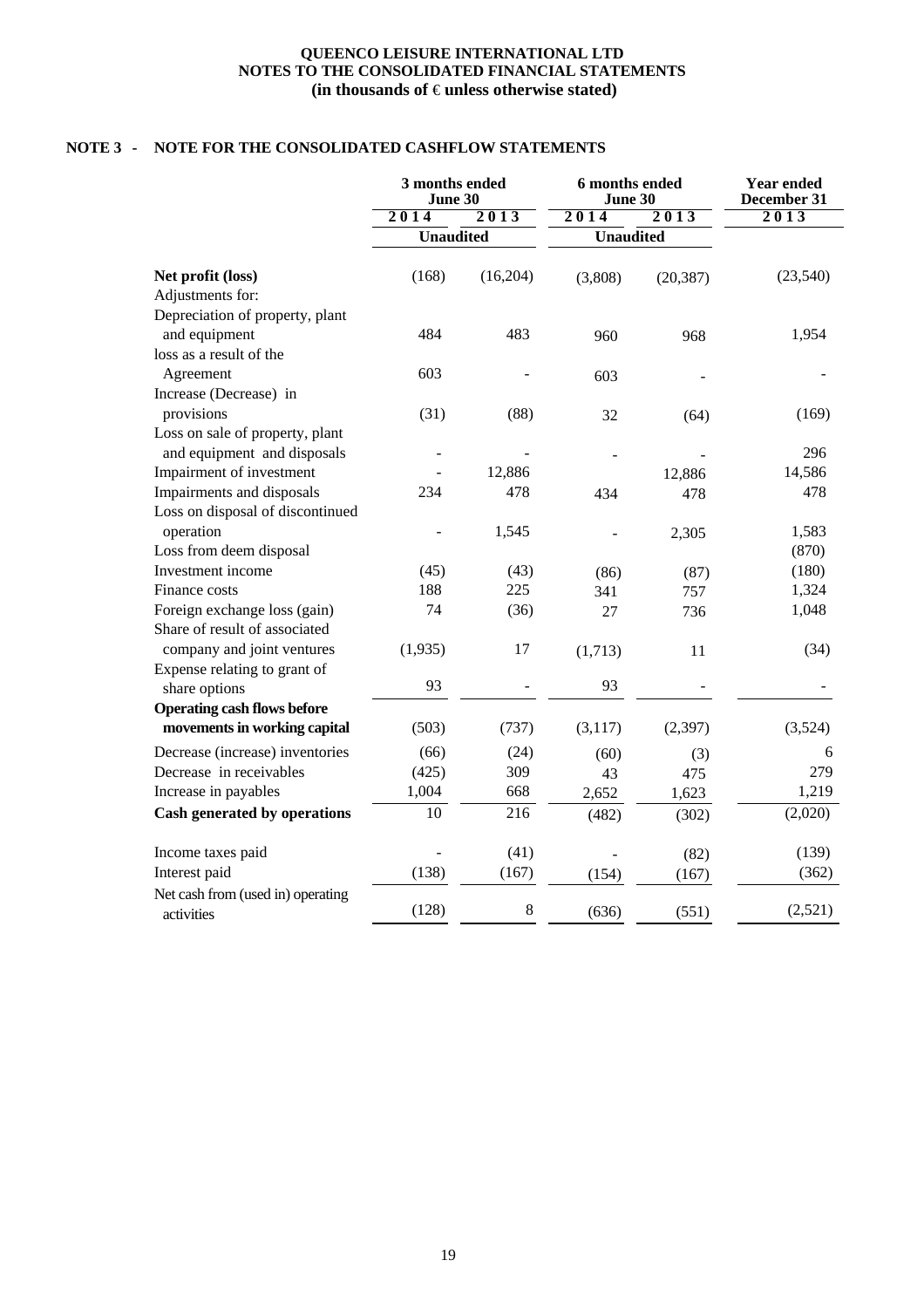## **NOTE 4 - SEGMENT INFORMATION**

IFRS 8 requires operating segments to be identified on the basis of internal reports about components of the Group that are regularly reviewed by the chief operating decision maker in order to allocate resources to the segment and to assess its performance.

#### **Segmental Revenues and Profit:**

|                                          | <b>Rhodes</b>                  | Cambodia | <b>Adjustments</b> | <b>Total</b> |
|------------------------------------------|--------------------------------|----------|--------------------|--------------|
|                                          | Six months ended June 30, 2014 |          |                    |              |
|                                          |                                |          |                    |              |
| Revenues                                 | 6,597                          | 311      | 53                 | 6,961        |
| Segment profit (EBITDA before other      |                                |          |                    |              |
| operating expenses)                      | (2,176)                        | (822)    | (277)              | (3,275)      |
| Depreciation & Amortization              | 866                            | 45       | 49                 | 960          |
| Other expenses                           |                                |          |                    | (603)        |
| Impairment of non-current assets         |                                |          |                    | (434)        |
| Share of results of associates and joint |                                |          |                    |              |
| ventures                                 |                                |          |                    | 1,713        |
| <b>Operating loss</b>                    |                                |          |                    | (3,559)      |
| Finance costs, investment income and     |                                |          |                    |              |
| Foreign exchange gain                    |                                |          |                    | (282)        |
| Loss before tax                          |                                |          |                    | (3, 841)     |
|                                          |                                |          |                    |              |

| <b>Rhodes</b>                  | Cambodia | <b>Adjustments</b> | <b>Total</b> |  |
|--------------------------------|----------|--------------------|--------------|--|
| Six months ended June 30, 2013 |          |                    |              |  |
| 5,076                          | 281      | 148                | 5,505        |  |
| (939)                          | (752)    | (844)              | (2,535)      |  |
| 864                            | 37       | 67                 | 968          |  |
|                                |          |                    | (12,886)     |  |
|                                |          |                    | (478)        |  |
|                                |          |                    | (11)         |  |
|                                |          |                    | (16, 878)    |  |
|                                |          |                    | (1,406)      |  |
|                                |          |                    | (18, 284)    |  |
|                                |          |                    |              |  |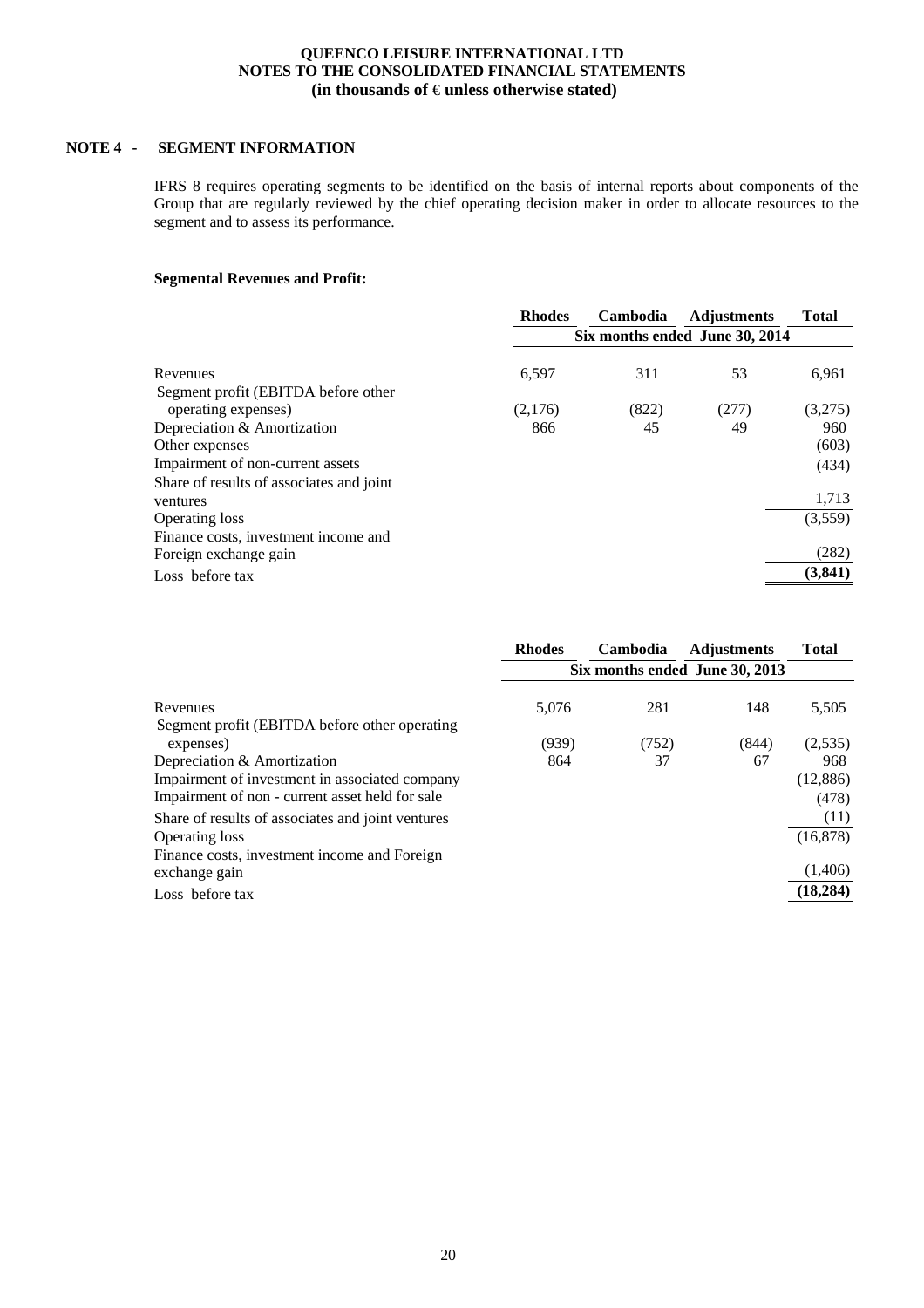# **NOTE 4 - SEGMENT INFORMATION (Cont.)**

## **Segmental Revenues and Profit:**

|                                          | <b>Rhodes</b>                    | <b>Cambodia</b> | <b>Adjustments</b> | <b>Total</b> |
|------------------------------------------|----------------------------------|-----------------|--------------------|--------------|
|                                          | Three months ended June 30, 2014 |                 |                    |              |
|                                          |                                  |                 |                    |              |
| Revenues                                 | 3,998                            | 228             | 21                 | 4,247        |
| Segment profit (EBITDA before other      |                                  |                 |                    |              |
| operating expenses)                      | (365)                            | (229)           | 22                 | (572)        |
| Depreciation & Amortization              | 431                              | 22              | 31                 | 484          |
| Other expenses                           |                                  |                 |                    | (603)        |
| Impairment of non - current asset        |                                  |                 |                    | (234)        |
| Share of results of associates and joint |                                  |                 |                    |              |
| ventures                                 |                                  |                 |                    | 1,935        |
| <b>Operating loss</b>                    |                                  |                 |                    | 42           |
| Finance costs, investment income and     |                                  |                 |                    |              |
| Foreign exchange gain                    |                                  |                 |                    | (217)        |
| Loss before tax                          |                                  |                 |                    | (175)        |

|                                          | <b>Rhodes</b>                    | Cambodia | <b>Adjustments</b> | <b>Total</b> |  |
|------------------------------------------|----------------------------------|----------|--------------------|--------------|--|
|                                          | Three months ended June 30, 2013 |          |                    |              |  |
|                                          |                                  |          |                    |              |  |
| Revenues                                 | 2,897                            | 117      | 89                 | 3,103        |  |
| Segment profit (EBITDA before other      |                                  |          |                    |              |  |
| operating expenses)                      | 24                               | (381)    | (400)              | (757)        |  |
| Depreciation & Amortization              | 429                              | 19       | 35                 | 483          |  |
| Impairment of investment in associated   |                                  |          |                    |              |  |
| company                                  |                                  |          |                    | (12,886)     |  |
| Impairment of non - current asset held   |                                  |          |                    |              |  |
| for sale                                 |                                  |          |                    | (478)        |  |
| Share of results of associates and joint |                                  |          |                    |              |  |
| ventures                                 |                                  |          |                    | (17)         |  |
| <b>Operating loss</b>                    |                                  |          |                    | (14, 621)    |  |
| Finance costs, investment income and     |                                  |          |                    |              |  |
| Foreign exchange gain                    |                                  |          |                    | (146)        |  |
| Loss before tax                          |                                  |          |                    | (14,767)     |  |